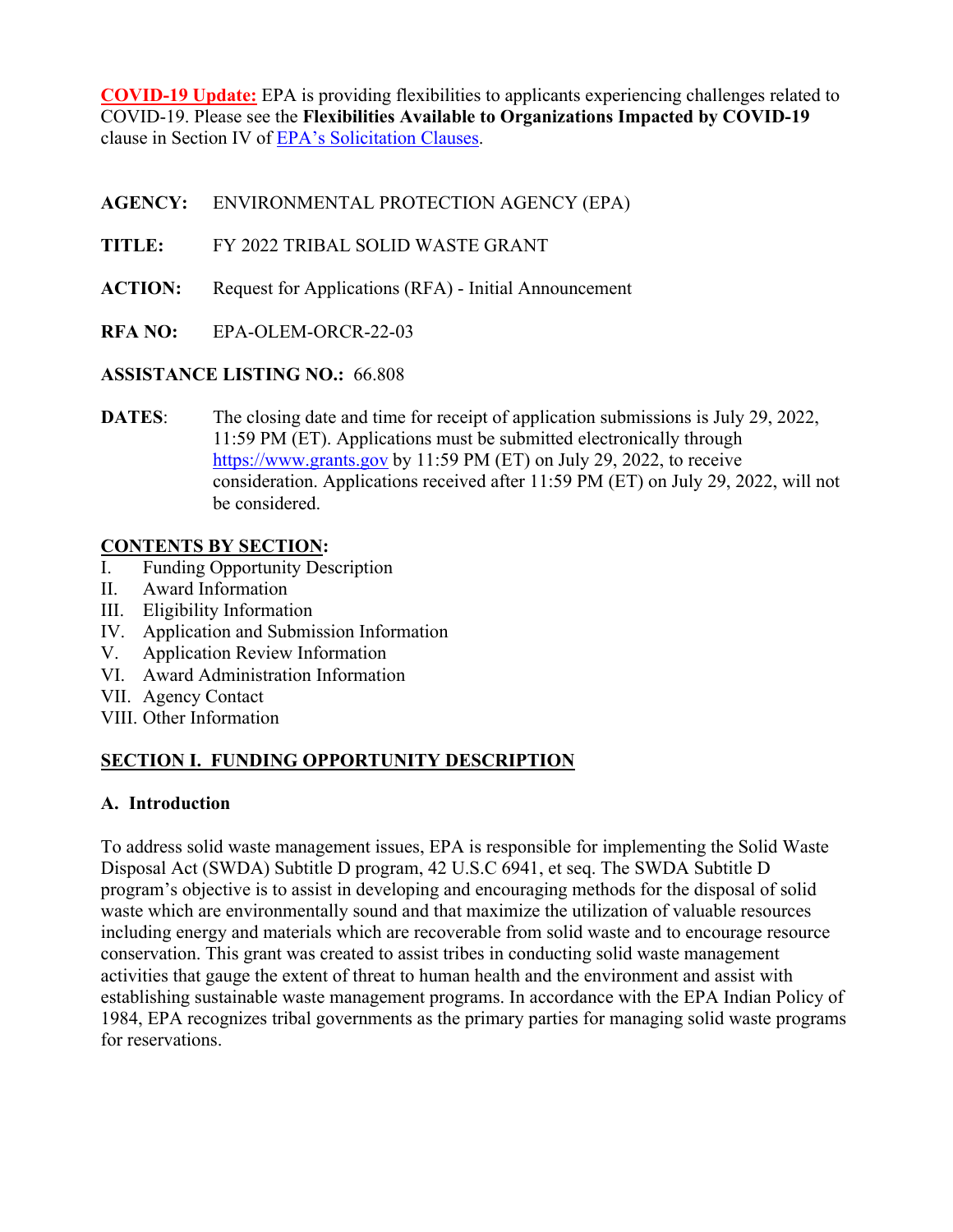Grants awarded under this RFA are not funded through the historic [Bipartisan Infrastructure](https://www.epa.gov/infrastructure)  [Investment and Jobs Act.](https://www.epa.gov/infrastructure) Although the scope of this funding opportunity does not include infrastructure projects, activities such as, but not limited to, planning, assessment, evaluation, and training funded under this announcement may be preliminary activities that support infrastructure projects in the future.

# **B. EPA Strategic Plan Linkage**

The activities to be funded under this announcement support EPA's [FY 2022-2026 Strategic Plan.](https://www.epa.gov/planandbudget/strategicplan) Awards made under this announcement will support Goal 6 (Safeguard and Revitalize Communities), Objective 6.1 (Clean Up and Restore Land for Productive Uses and Healthy Communities) and Objective 6.2. (Reduce Waste and Prevent Environmental Contamination) of the [EPA Strategic Plan.](https://www.epa.gov/planandbudget/strategicplan) All applications must be for projects that support these goals and objectives. Specifically, the recipient will conduct tribal solid waste management activities to build capacity, to identify solid wastes, improve management of solid waste, educate and train employees and the public, and/or other related activities.

# **C. Types of Projects EPA Will Fund Under this Grant Program**

Applicants must describe how the proposed project addresses at least one of the following categories of activities:

- 1. Conduct waste composition study by physically sorting random samples of waste from a select stream to identify and characterize solid waste generation and conduct waste composition analysis.
	- a. Use findings to:
		- i. Inform education and outreach programs;
		- ii. Determine the content of various waste streams to target select materials for diversion through recycling or composting; and/or
		- iii. Better understand the content of an illegal dump prior to clean up efforts.
	- b. Waste composition analysis could be conducted on:
		- i. The residential waste stream;
		- ii. The commercial waste stream; and/or
		- iii. Illegal open dumps;
- 2. Analysis of waste management practices, facilities, and issues in the community:
	- a. Evaluate ongoing community or capacity concerns regarding the management of waste, including:
		- i. Host public meetings to resolve conflicts about waste, litter, waste management costs/fees, and/or open dumping and alternative uses for restored land;
		- ii. Identify sensitive sites with potential or actual impacts on water bodies, soil, air, cultural/historic resources, threatened or endangered species, etc.;
	- b. Conduct feasibility or efficiency studies for a solid waste operation, proposed operation expansion, or diversion strategy.
- 3. Public education and outreach on proper disposal and waste reduction activities and/or training appropriate staff on proper disposal and waste reduction: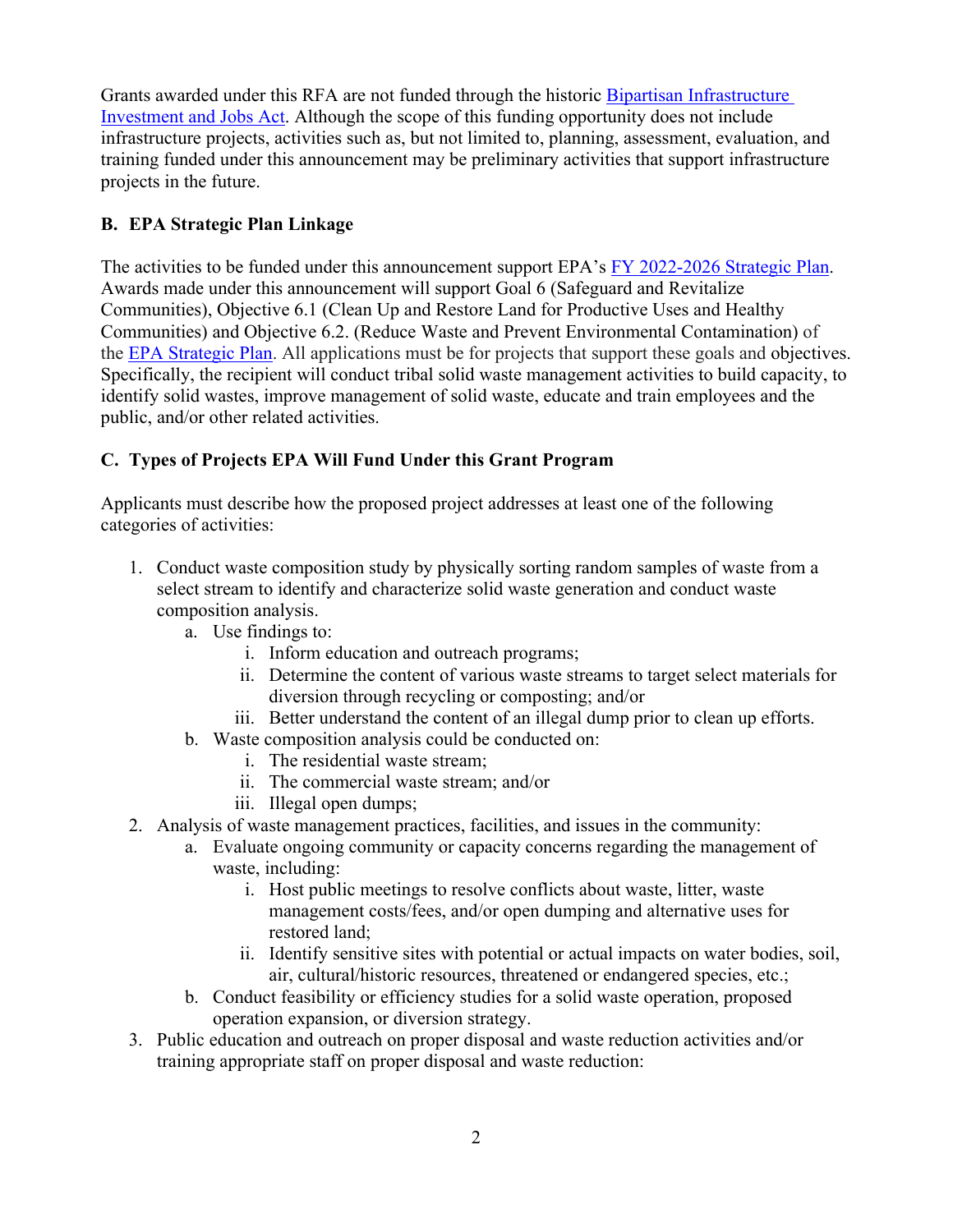- a. Develop outreach documents and other resource materials for tribal leaders, community members, businesses, and civic organizations, etc.;
- 4. Integrated Waste Management Plans (IWMP):
	- a. Update element(s) within an existing plan or creating a new IWMP
- 5. Evaluation of current waste management system(s) effectiveness including:
	- a. prevention of open dumping;
	- b. research options for collection, transportation and disposal options and associated costs;
	- c. Perform cost-of-service analysis for existing collection, handling, or disposal of materials.
- 6. Analyze facilities and operational practices including:
	- a. determination of expansion needs;
	- b. waste processing options; and/or
	- c. diversion opportunities using existing facilities; and
- 7. Project staff compensation:
	- a. Providing compensation for existing staff or new hires that are hired to complete the project goals as outlined in the application.

# **D. Examples of Program Activities**

The following activities are **examples** and do not limit the range of activities considered eligible under this grant program:

- 1. Waste stream composition studies:
	- a. Set aside a random sample of waste from curbside collection to sort and categorize contents (following established protocols for sampling waste).
	- b. Develop a summary report and recommendations for a residential composting program if food is found to be a significant part of the waste-stream.
- 2. Analysis of waste management practices, facilities, and issues in the community:
	- a. Research market availability and opportunities to work with neighboring communities to establish or expand a recycling program where the volume of materials the community can generate on its own is insufficient for markets to be willing to purchase – this could be an exploration of hub and spoke opportunities.
- 3. Public education and outreach on proper disposal and waste reduction activities and/or training appropriate staff on proper disposal and waste reduction:
	- a. Develop a social media campaign, utilizing Twitter, Facebook, and Instagram to communicate monthly messages that are developed to draw attention to waste matters.
- 4. Updating elements within an Integrated Waste Management Plan (IWMP) or creating a new IWMP:
	- a. Develop an amendment to the IWMP that accounts for a population increase or decrease or a change in projected future operations.
- 5. Evaluation of current waste management system(s) effectiveness:
- a. Conduct analysis on frequency of collection and size of bins or carts.
- 6. Analyze facilities and operational practices:
	- a. Evaluate the benefits of single stream versus dual stream recycling collection.
- 7. Project staff compensation: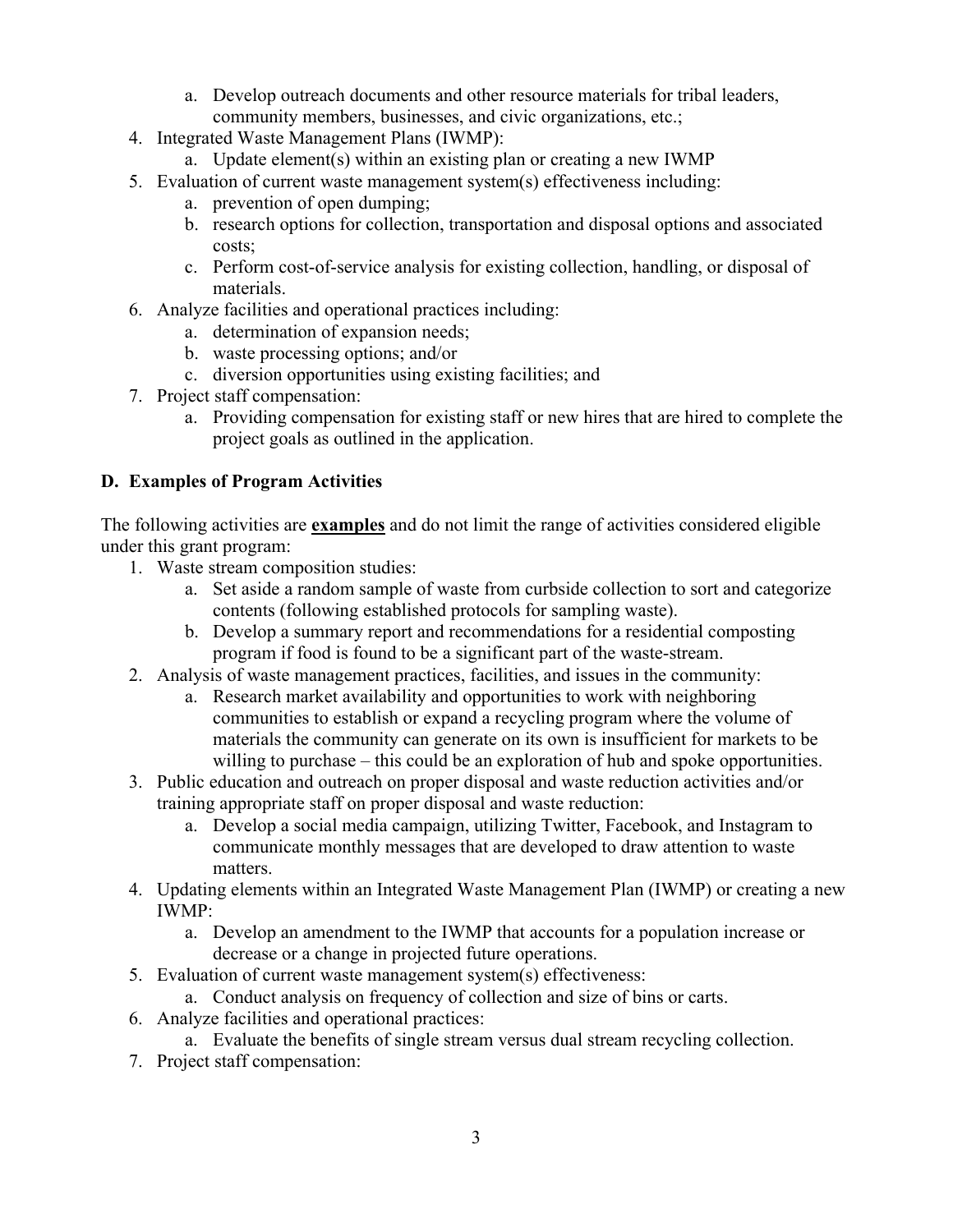a. Hire a staff person to develop an anti-litter campaign that addresses the community solid waste management activities.

## **E. Measuring Environmental Results: Anticipated Outcomes/Outputs**

Pursuant to EPA Order 5700.7A1, *"Environmental Results under EPA Assistance Agreements,"* EPA requires that all grant applicants and recipients adequately address environmental outcomes and outputs. Outcomes and outputs differ both in their nature and in how they are measured. Applicants must discuss environmental outcomes and outputs in their proposed work plan.

1. *Outcomes.* The term "outcomes" refers to the result, effect, or consequence that will occur from carrying out an environmental program or activity that is related to an environmental or programmatic goal or objective. Outcomes may be environmental, behavioral, healthrelated, or programmatic in nature, must be quantitative, and may not necessarily be achievable during the project period.

Examples of anticipated environmental outcomes from the projects that are expected to be awarded under this announcement may include, but are not limited to the following:

- a. Solid waste characterized for risk in the community and at open dump sites;
- b. Solid waste and/or recyclables properly managed as a result of the newly developed solid waste management system;
- c. Solid waste reduced/removed from open dump sites in Indian country;
- d. Increase in public awareness or public stewardship for solid waste matters;
- e. Alignment of solid waste operations with an Integrated Waste Management Plan.
- 2*. Outputs.* The term "outputs" refers to an environmental activity, effort, or associated work products related to an environmental goal or objective, that will be produced or provided over a period of time or by a specified date. Outputs may be quantitative or qualitative but must be measurable during the project period.

Examples of anticipated environmental outcomes from the projects that are expected to be awarded under this announcement may include, but are not limited to the following:

- a. Data from waste samples;
- b. Report on waste stream composition analysis;
- c. Recommendations for possible facility and work practice changes based on information from the report;
- d. An IWMP or updated IWMP;
- e. PSAs, education materials, other print and online collateral materials; and
- f. Operational plans or feasibility reports.
- 3*. Performance Measures.* The applicant should also develop performance measures they expect to achieve through the proposed activities and describe them in their application. These performance measures will help gather insights and will be the mechanism to track progress concerning successful processes and output/outcome strategies and will provide the basis for developing lessons to inform future recipients. It is expected that the description of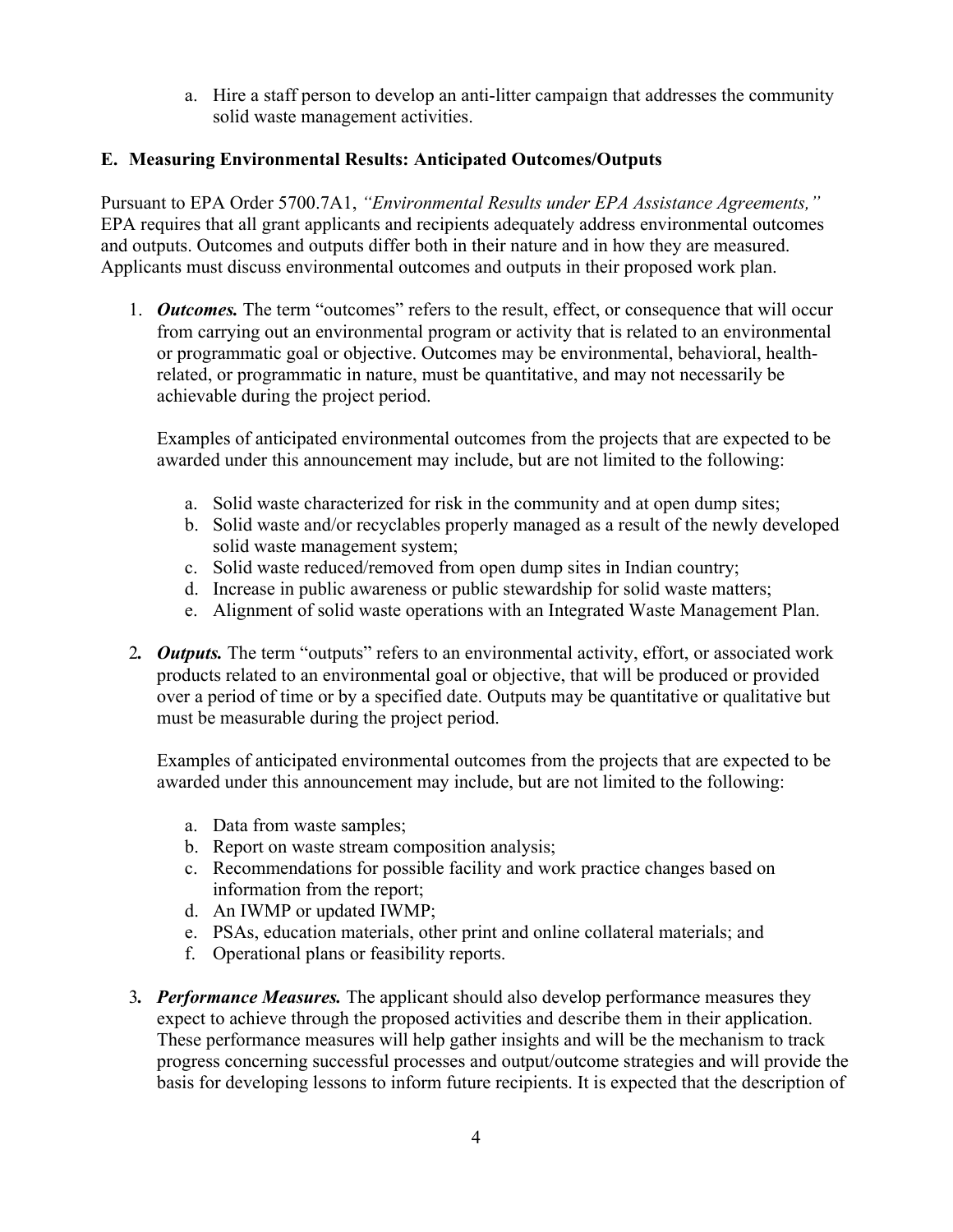performance measures will directly relate to the project outcomes and outputs. The following are questions to consider when developing output and outcome measures of quantitative and qualitative results:

- What are the measurable short-term and longer-term results the project will achieve?
- How does the plan measure progress in achieving the expected results (including outputs and outcomes) and how will the approach use resources effectively and efficiently?

# **F. Statutory and Regulatory Information**

The statutory authority for the grants to be funded under this announcement is Section 8001 of the Solid Waste Disposal Act (SWDA). SWDA Section 8001 restricts the use of these grants to conducting research, training, public education, studies, demonstration projects and similar activities that do not involve environmental program development and implementation.

# **G. Additional Provisions for Applicants Incorporated into the Solicitation**

Additional provisions that apply to Sections III, IV, V, and VI of this solicitation and/or awards made under this solicitation, can be found at [EPA Solicitation Clauses.](https://www.epa.gov/grants/epa-solicitation-clauses) These provisions are important for applying to this solicitation and applicants must review these provisions when preparing applications for this solicitation. If you are unable to access these provisions electronically at the website above, please contact the EPA point of contact listed in Section VII of this solicitation to obtain the provisions.

# **SECTION II. AWARD INFORMATION**

## **A. What is the amount of available funding?**

The total estimated funding available under this competitive opportunity is \$700,000, subject to the availability of funds, the quality of applications received, and other applicable considerations.

EPA reserves the right to make no awards under this announcement or make fewer awards than anticipated. In addition, EPA reserves the right to make additional awards under this announcement, consistent with Agency policy and guidance, if additional funding becomes available after the original selections are made. Any additional selections for awards will be made within six months after the original selection decisions.

## **B. How many and what type of agreements will EPA award through this competition?**

EPA anticipates awarding 7 to 10 cooperative agreements under this competitive opportunity, commensurate with funding allocated to support the FY 2022 Tribal Solid Waste Grant. **The proposed federal funding for each award may not exceed \$100,000.**

EPA intends to award cooperative agreements under this solicitation. Cooperative agreements provide for substantial involvement between the EPA Project Officer and the selected applicants in the performance of work supported. Although EPA will negotiate the precise terms and conditions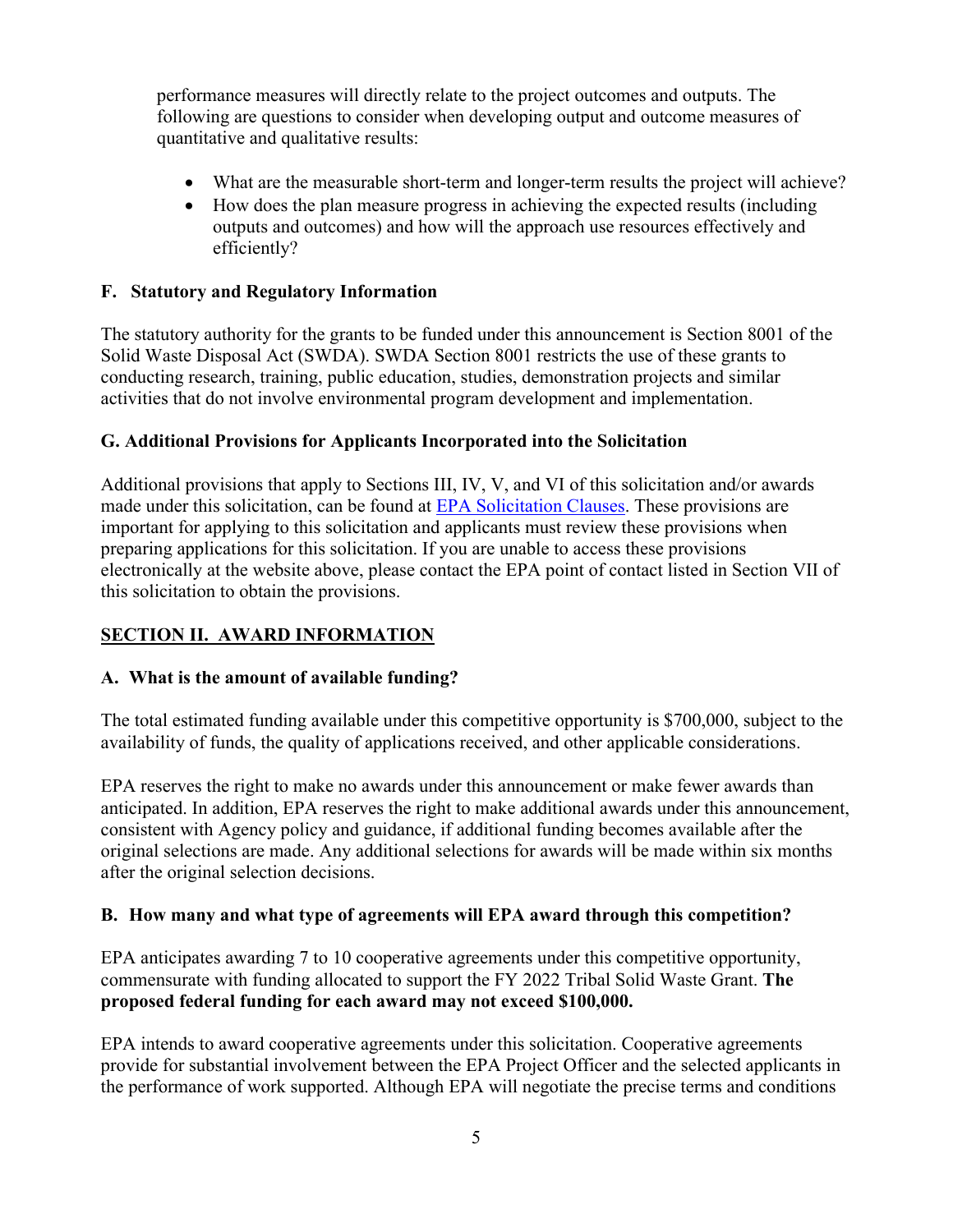of relating to substantial involvement as part of the award process, the anticipated substantial federal involvement for these projects may include:

- close monitoring of the successful applicant's performance to verify;
- collaboration during the performance of the scope of work;
- in accordance with 2 CFR §§ 200.317 and 200.318, as appropriate, review of proposed procurements;
- approving qualifications of key personnel (EPA will not select employees or contractors employed by the award recipient); and
- review and comment on reports prepared under the cooperative agreement (the final decision on the content of reports rests with the recipient).

In addition, EPA does not have the authority to select employees or contractors employed by the recipient. The final decision on the content of reports rests with the recipient.

# **C. Will Applications be partially funded?**

In appropriate circumstances, EPA reserves the right to partially fund applications by funding discrete portions or phases of proposed projects. If EPA decides to partially fund an application, it will do so in a manner that does not prejudice any applicants or affect the basis upon which the application or portion thereof, was evaluated and selected for award, and therefore maintains the integrity of the competition and selection process.

# **D. What is the project period for award(s) resulting from this announcement?**

The estimated start date for projects resulting from this announcement is within 30 days of the award of funding. All project activities must be completed within the negotiated project performance period of one year.

# **SECTION III. ELIGIBILITY INFORMATION**

# **Note: Additional provisions that apply to this section can be found at [EPA Solicitation](https://www.epa.gov/grants/epa-solicitation-clauses)  [Clauses.](https://www.epa.gov/grants/epa-solicitation-clauses)**

## **A. Eligible Entities**

Applications will be accepted from States (including the District of Columbia, Puerto Rico, Virgin Islands, Guam, American Samoa, and Northern Mariana Islands), local, Tribal, interstate, and intrastate government agencies and instrumentalities, and non-profit organizations that are not  $501(c)(4)$ organizations that lobby, including non-profit educational institutions and non-profit hospitals. Individuals and for-profit organizations are not eligible. For certain competitive funding opportunities under this CFDA description, the Agency may limit eligibility to compete to a number or subset of eligible applicants consistent with the Agency's Assistance Agreement Competition Policy. Additionally, EPA may limit competition under this CFDA to Tribes and Intertribal Consortia.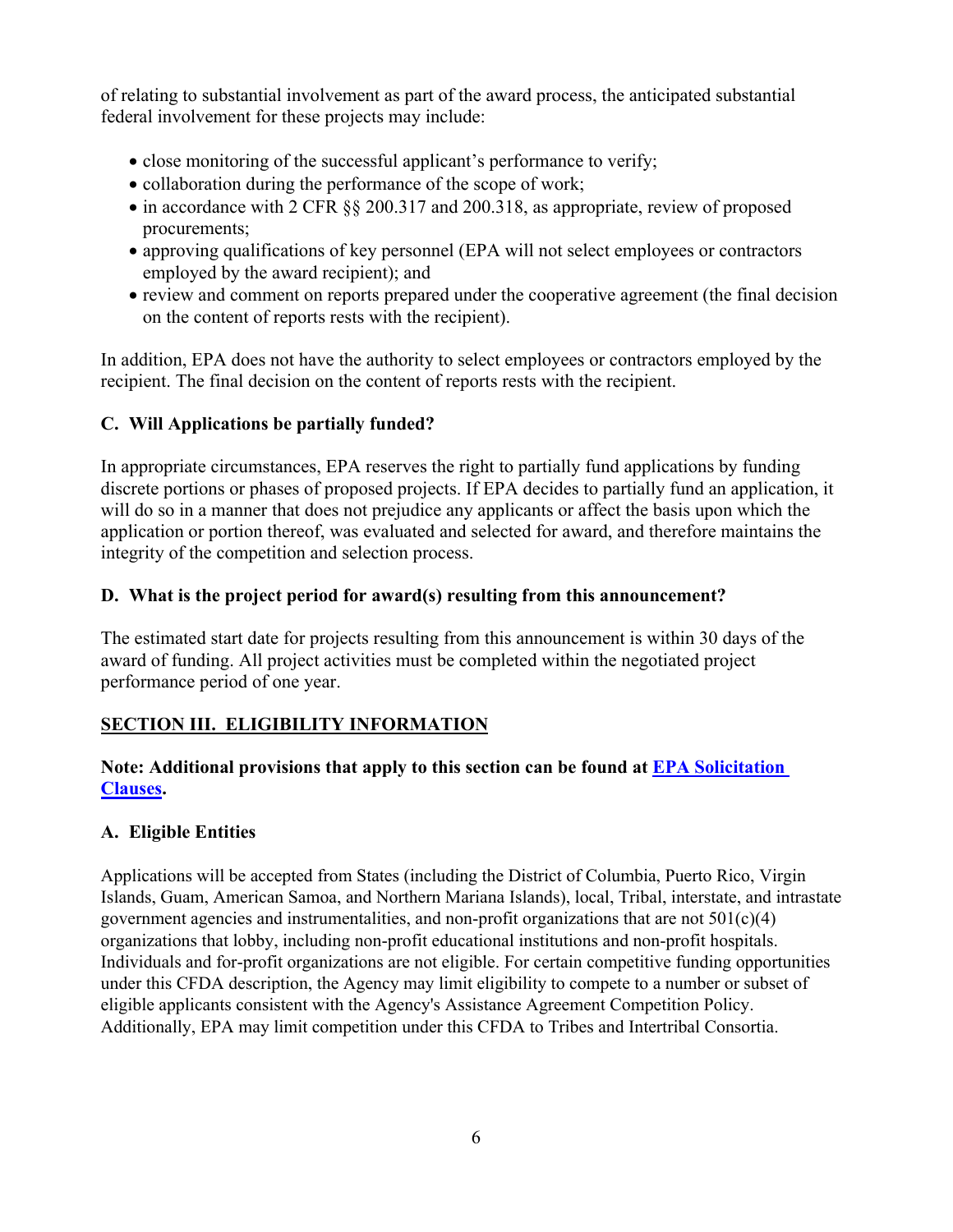#### **B. Cost-Sharing or Matching**

There are no cost-sharing or matching funds required under this competition.

## **C. Threshold Eligibility Criteria**

Applicants must meet the following threshold criteria **when they submit their application. Applications that fail to meet any one of the threshold criteria will not be considered further.** EPA will notify applicants who do not meet the threshold criteria within 15 calendar days of determining their ineligibility. Applications that successfully meet the threshold criteria will then be evaluated using the criteria described in *Section V(A). Evaluation Criteria*. The threshold criteria are:

- 1. Applications must address at least one project type as described in *Section I(C), Types of Projects EPA Will Fund Under this Grant Program* of this announcement.
- 2. Applications must specifically describe how the applicant will provide technical assistance and transfer information, including lessons learned to other tribal communities under the "Project Description" and "Technical Assistance/Transferability" criteria as outlined below:
	- $\triangleright$  Project Description Applicants must provide a detailed description on how technical assistance and transfer of information will occur through the proposed project.
	- $\triangleright$  Technical Assistance/Transferability Applicants must clearly address the various components of this criterion as disclosed in *Section V(A)* of this announcement.
- 3. Federal funds requested may not exceed **\$100,000**. Applications requesting assistance funding in excess of this value will not be considered.
- 4. The application must substantially comply with the application submission instructions and requirements set forth in *Section IV(B)* of this announcement or it will be rejected. However, where a page limit is expressed in *Section IV(D)* with respect to the application, pages in excess of the page limitation will not be reviewed. In addition, the "Narrative Proposal" must explicitly describe the applicant's proposed project and specifically address each of the evaluation criteria as disclosed in *Section V(A)* of this announcement.

In addition, initial applications must be submitted through [Grants.gov](https://www.grants.gov/) as specified in *Section IV(B)* of this announcement (except in the limited circumstances where another mode of submission is specifically allowed for as explained in *Section IV(A))*, on or before the application submission deadline published in *Section IV(B)* of this announcement. Applicants are responsible for following the submission instructions in *Section IV(B)* of this announcement to ensure that their application is timely submitted.

 Applications submitted after the submission deadline will be considered late and deemed ineligible without further consideration unless the applicant can clearly demonstrate that it was late due to EPA mishandling or because of technical problems associated with Grants.gov or relevant SAM.gov system issues. An applicant's failure to timely submit their application through Grants.gov because they did not timely or properly register in SAM.gov or Grants.gov will not be considered an acceptable reason to consider a late submission.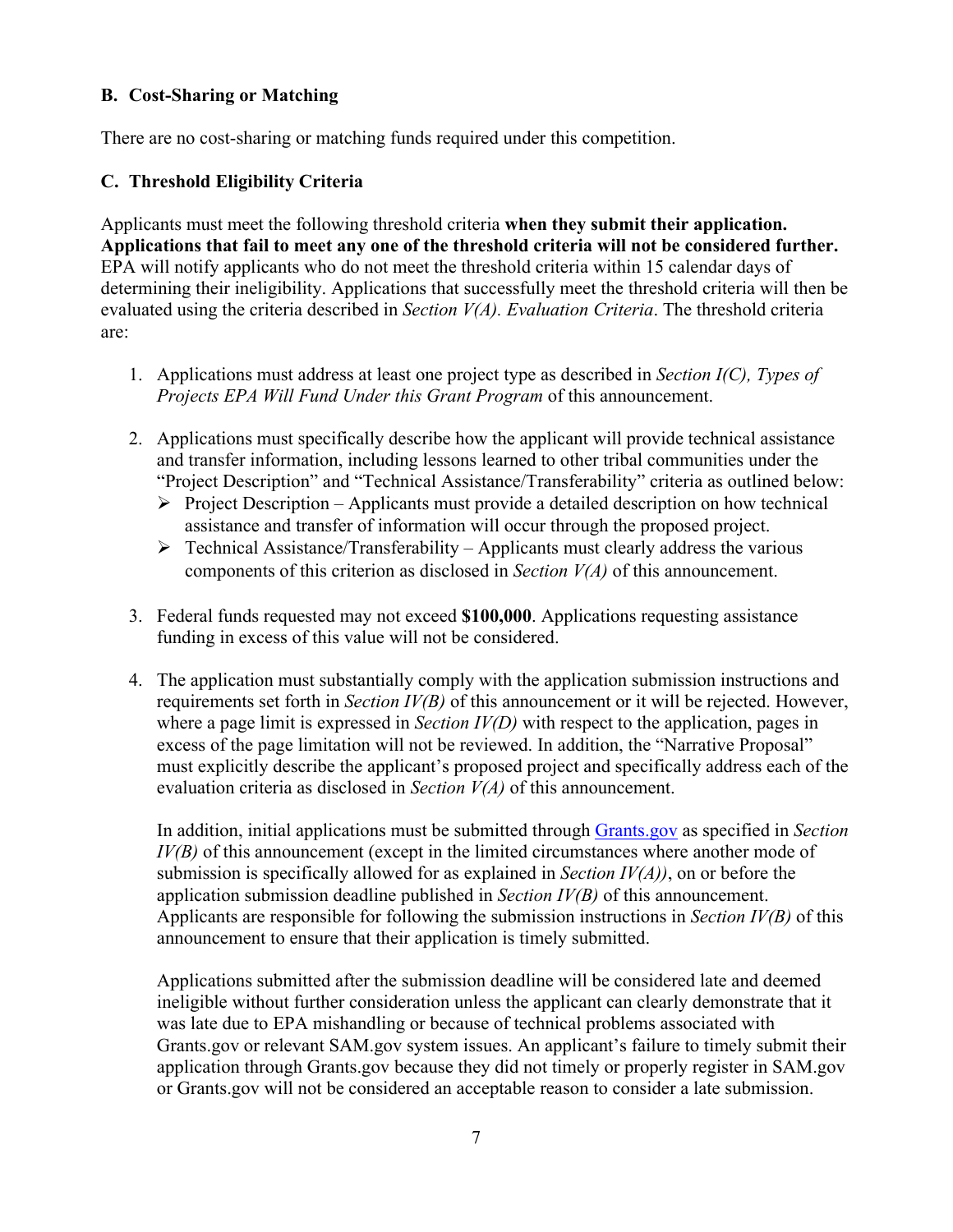Applicants should confirm receipt of their application with **Tonya Barnett at (202) 566- 0463** or [barnett.tonya@epa.gov](mailto:barnett.tonya@epa.gov) as soon as possible after the submission deadline— failure to do so may result in your application not being reviewed.

5. Ineligible activities: If an application is submitted that includes any ineligible tasks or activities, that portion of the application will be ineligible for funding and may, depending on the extent to which it affects the application, render the entire application ineligible for funding.

## **SECTION IV. APPLICATION AND SUBMISSION INFORMATION**

#### **Note: Additional provisions that apply to this section can be found at [EPA Solicitation](https://www.epa.gov/grants/epa-solicitation-clauses)  [Clauses.](https://www.epa.gov/grants/epa-solicitation-clauses)**

## **A. Requirement to Submit Through Grants.gov and Limited Exception Procedures**

Applicants must apply electronically through [Grants.gov](https://www.grants.gov/) under this funding opportunity based on the grants.gov instructions in this announcement. If your organization has no access to the internet or access is very limited, you may request an exception for the remainder of this calendar year by following the procedures outlined [here.](https://www.epa.gov/grants/exceptions-grantsgov-submission-requirement) Please note that your request must be received at least 15 calendar days before the application due date to allow enough time to negotiate alternative submission methods. Issues with submissions with respect to this opportunity only are addressed in section c. Technical Issues with Submission below.

#### **B. Grants.gov Application Submission Instructions**

The electronic submission of your application must be made by an official representative of your institution who is registered with Grants.gov and is authorized to sign applications for Federal assistance. For more information on the registration requirements that must be completed in order to submit an application through Grants.gov, go to [Grants.gov](https://www.grants.gov/) and click on "Applicants" on the top of the page and then go to the "Organization Registration" link listed under the "Get Registered" section and follow the instructions. Please note, this process can take a month or more for new registrants. Applicants must ensure that all registration requirements are met in order to apply for this opportunity through Grants.gov and should ensure that all such requirements have been met well in advance of the submission deadline. Registration on Grants.gov, SAM.gov, and obtaining a DUNS number assignment is FREE.

**NEW – PLEASE READ:** Existing and new SAM.gov registrants are also assigned a free SAMissued Unique Entity Identifier (UEI). Applicants must use their UEI, not their DUNS number, when filling out forms in the package for this funding opportunity. Please see [RAIN-2021-G01](https://www.epa.gov/grants/rain-2021-g01) for information about EPA's implementation of the upcoming Government-wide transition from DUNS to UEI.

Applicants need to ensure that the Authorized Organization Representative (AOR) who submits the application through Grants.gov and whose UEI is listed on the application is an AOR for the applicant listed on the application. Additionally, the UEI listed on the application must be registered to the applicant organization's SAM account. If not, the application may be deemed ineligible.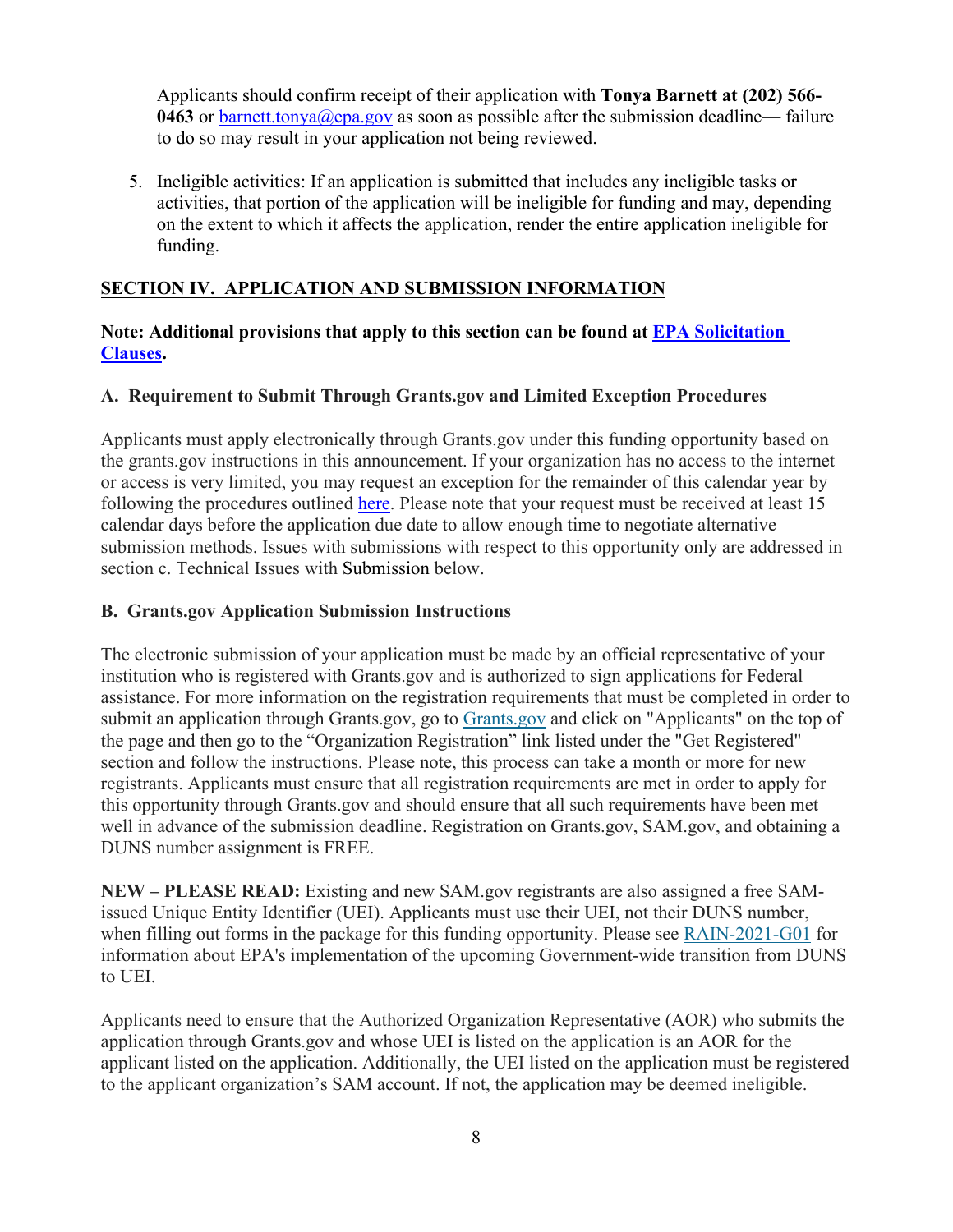To begin the application process under this grant announcement, go to [Grants.gov](https://www.grants.gov/) and click the red "Apply" button at the top of the view grant opportunity page. If you encounter technical difficulties or the Apply button is grayed out, please contact grants.gov for assistance at the grants.gov support center at [support@grants.gov](mailto:support@grants.gov) or 1-800-518-4726 before the application deadline. Please note: To apply through Grants.gov, you must use Adobe Reader software and download the compatible Adobe Reader version. For more information about Adobe Reader, to verify compatibility, or to download the free software, please visit [Adobe Reader Compatibility Information on Grants.gov](https://www.grants.gov/web/grants/applicants/adobe-software-compatibility.html)

**Application Submission Deadline:** Your organization's AOR must submit your complete application package electronically to EPA through [Grants.gov](https://www.grants.gov/) no later than July 29, 2022, 11:59 PM (ET). Please allow for enough time to successfully submit your application and allow for unexpected errors that may require you to resubmit.

Please submit all the application materials described below using the [Grants.gov](https://www.grants.gov/) application package accessed using the instructions above.

## **Application Materials**

## **The following forms and documents are required under this announcement:**

#### **Mandatory Documents:**

- 1. Application for Federal Assistance (SF-424)
- 2. Budget Information for Non-Construction Programs (SF-424A)
- 3. EPA Key Contacts Form 5700-54
- 4. EPA Form 4700-4 Preaward Compliance Review Report
- 5. Narrative Proposal (Project Narrative Attachment Form) prepared as described in *Section IV(D)* of the announcement
- 6. Budget Narrative (Budget Narrative Attachment Form)- prepared as described in *Section IV(D)* of the announcement.

Applications submitted through grants.gov will be time and date stamped electronically. If you have not received a confirmation of receipt from EPA (not from grants.gov) within 30 days of the application deadline, please contact **Tonya Barnett at (202) 566-0463**. Failure to do so may result in your application not being reviewed.

## **C. Technical Issues with Submission**

1. Once the application package has been completed, the "Submit" button should be enabled. If the "Submit" button is not active, please call Grants.gov for assistance at 1-800-518-4726. Applicants who are outside the U.S. at the time of submittal and are not able to access the toll-free number may reach a Grants.gov representative by calling 606-545-5035. Applicants should save the completed application package with two different file names before providing it to the AOR, to avoid having to re-create the package should submission problems be experienced, or a revised application needs to be submitted.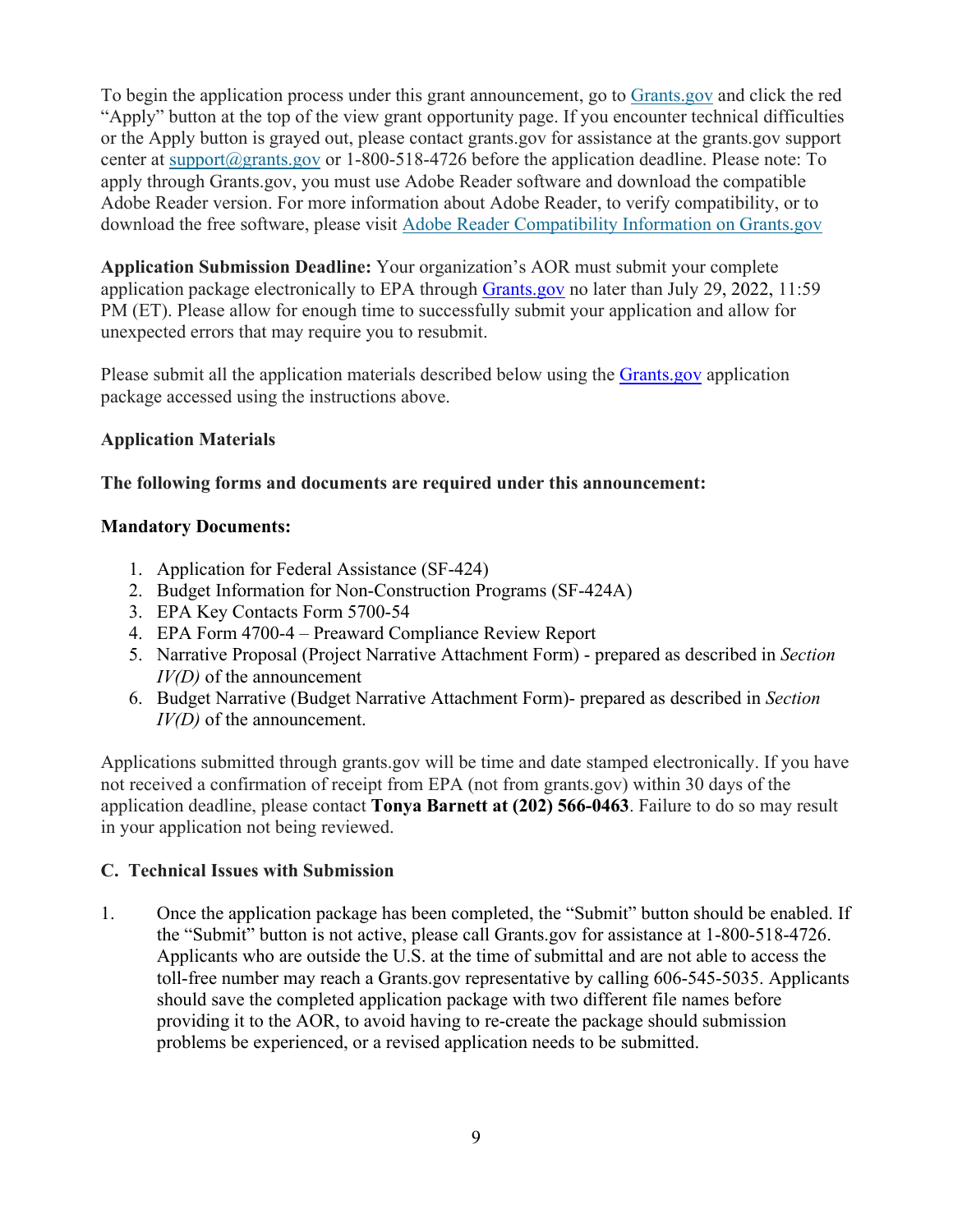2. Submitting the application. The application package must be transferred to Grants.gov by an AOR. The AOR should close all other software before attempting to submit the application package. Click the "submit" button of the application package. Your internet browser will launch, and a sign-in page will appear. (**Note: Minor problems are not uncommon with transfers to Grants.gov. It is essential to allow sufficient time to ensure that your application is submitted to Grants.gov BEFORE the due date identified in Section 4 of the Request for Applications.)** The Grants.gov support desk operates 24 hours a day, seven days a week, except federal holidays.

A successful transfer will end with an on-screen acknowledgement. For documentation purposes, print or screen capture this acknowledgement. If a submission problem occurs, reboot the computer – turning the power off may be necessary – and re-attempt the submission.

#### **(Note: Grants.gov issues a "case number" upon a request for assistance.)**

3. Transmission Difficulties. If transmission difficulties that result in a late transmission, no transmission, or rejection of the transmitted application are experienced, and following the above instructions does not resolve the problem so that the application is submitted to Grants.gov by the deadline date and time, follow the guidance below. The Agency will make a decision concerning acceptance of each late submission on a case-by-case basis. All emails, as described below, are to be sent to **Tonya Barnett at (202) 566-0463** with the FON in the subject line. If you are unable to email, contact **Tonya Barnett at (202) 566- 0463**. Be aware that EPA will only consider accepting applications that were unable to transmit due to Grants.gov or relevant www.Sam.gov system issues or for unforeseen exigent circumstances, such as extreme weather interfering with internet access. Failure of an applicant to submit timely because they did not properly or timely register in [SAM.gov](https://sam.gov/SAM/) or [Grants.gov](https://www.grants.gov/) is not an acceptable reason to justify acceptance of a late submittal.

If you are experiencing problems resulting in an inability to upload the application to Grants.gov, it is essential to call [Grants.gov](https://www.grants.gov/) for assistance at 1-800-518-4726 before the application deadline. Applicants who are outside the U.S. at the time of submittal and are not able to access the toll-free number may reach a Grants.gov representative by calling 606- 545-5035. Be sure to obtain a case number from Grants.gov. If the problems stem from unforeseen exigent circumstances unrelated to Grants.gov, such as extreme weather interfering with internet access, contact **Tonya Barnett at (202) 566-0463**.

- 4. Unsuccessful transfer of the application package: If a successful transfer of the application cannot be accomplished even with assistance from [Grants.gov](https://www.grants.gov/) due to electronic submission system issues or unforeseen exigent circumstances, and you have already attempted to resolve the issue by contacting Grants.gov, send an email message to Tonya Barnett at  $bart. tonya@epa.gov prior to the application deadline. The email message must document$ the problem and include the Grants.gov case number as well as the entire application in PDF format as an attachment.
- 5. [Grants.gov](https://www.grants.gov/) rejection of the application package: If a notification is received from Grants.gov stating that the application has been rejected for reasons other than late submittal and it is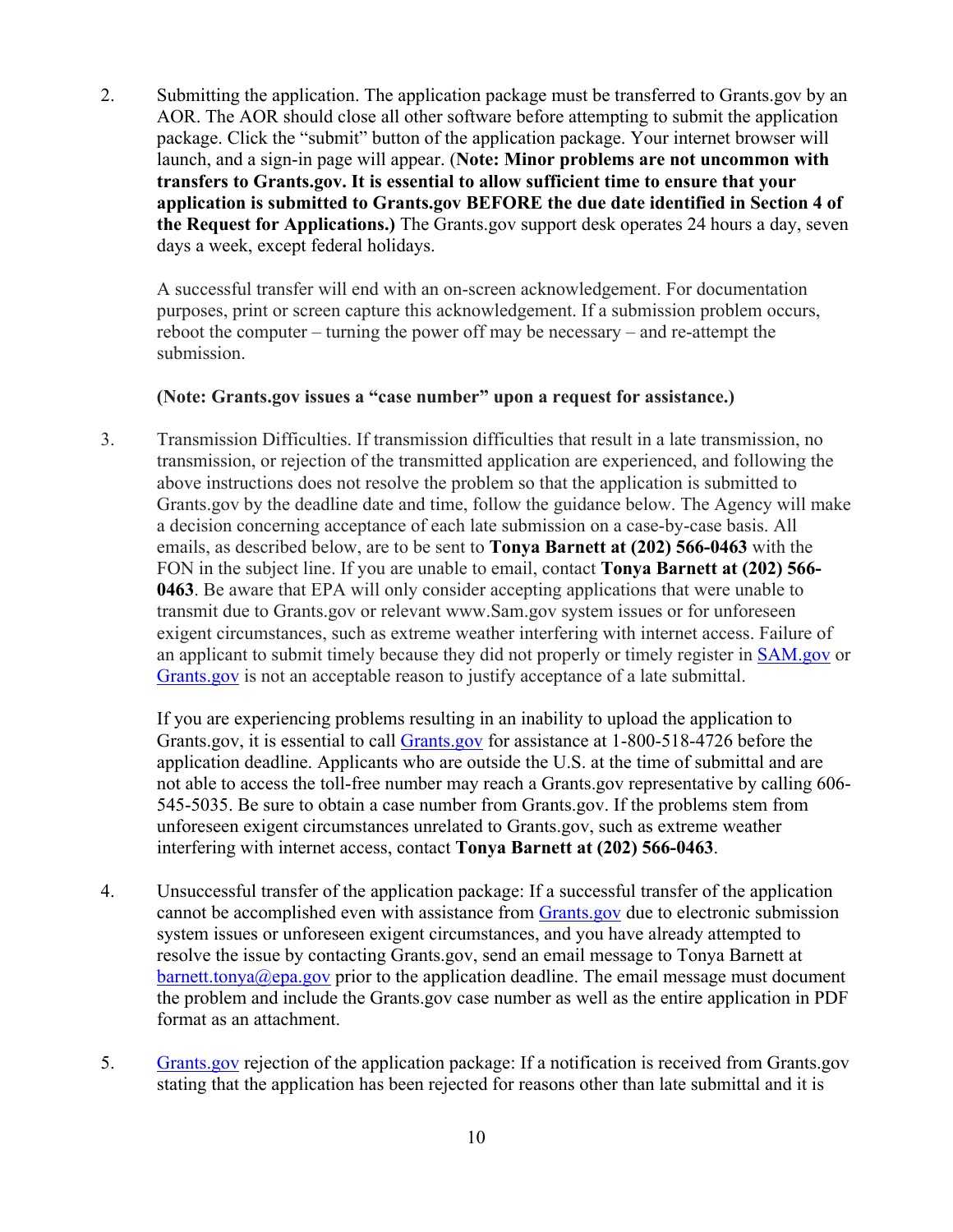too late to reapply, promptly send an email to Tonya Barnett at [barnett.tonya@epa.gov](mailto:barnett.tonya@epa.gov) with the FON in the subject line within one business day of the closing date of this solicitation. The email should include any materials provided by Grants.gov and attach the entire application in PDF format.

Please note that successful submission through Grants.gov or via email does not necessarily mean your application is eligible for award**.** 

#### **D. Content and Form of Applications**

**The following documents are required for all application packages.** In addition to the mandatory documents listed in *Section IV(B)*, all applications must contain a "Narrative Proposal," and a budget narrative. The "Narrative Proposal," a maximum of 15 pages in length, must explicitly describe the applicant's proposed project and specifically address each of the evaluation criteria disclosed in *Section V(A), Evaluation Criteria*, and the threshold eligibility criteria in *Section III(C).*

#### 1. **Narrative Proposal.**

Narrative Proposals must be concise, well organized, and not exceed 15 typed, single-line spaced,  $8 \frac{1}{2} \times 11$ " pages. The Narrative Proposal must provide the information detailed in this section and **include responses to all** *Section III(C), Threshold Criteria***,** *Section V(A), Evaluation Criteria***, as well as the information identified in** *Section 1, Funding Opportunity Description***.** Factual information about your proposed project must be provided. Do not include discussions of broad principles that are not specific to the proposed work or project covered by your application. **Responses to evaluation criteria should include the criteria number and title but need not restate the entire text of the criteria.** Sufficient detail must be provided to allow for an evaluation of the merits of the application. Vague descriptions, redundancy, and failure to address the evaluation criteria will result in a lower ranking.

 The Narrative Proposal *(Sections "a" and "b" below)* must substantially conform to the following outline and content:

- a. **Cover Letter.** The cover letter must include a brief description of your project, be written on your organization's official letterhead, and signed by an official with the authority to commit your organization to the proposed project. The cover letter must also include:
	- i. **Applicant Information.** Provide the name and full address of the tribe or consortium applying for funds. This is the agency or organization that will be receiving the grant and will be accountable to EPA.
	- ii. **Contacts.** Provide phone/fax numbers, email address, and mailing address of the project director and head of organization/executive director responsible for the project application. These individuals may be contacted if other information is needed.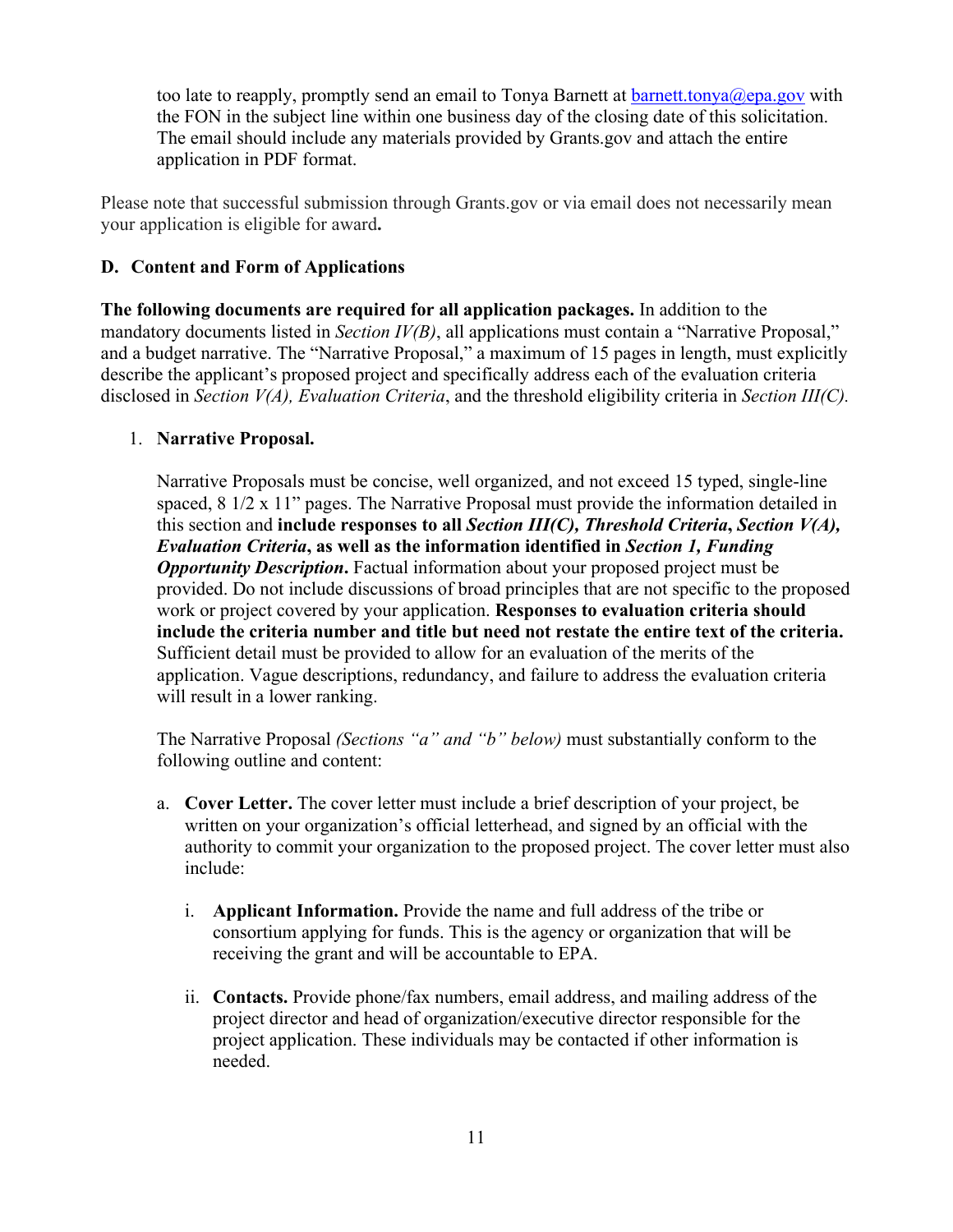- iii. **Cooperative Partners.** Provide names and phone numbers and/or email addresses of individuals and organizations that have agreed to participate in the implementation of the project, if any; and
- iv. **Funding Requested.** Specify the amount you are requesting from EPA**. The total funding requested amount may not exceed \$100,000, excluding any in-kind contribution.**
- b. **Detailed Project Description.** The project description should provide the information below on how the applicant will implement and conduct its project and discuss how the application addresses each of the evaluation criteria in *Section V* of this announcement. You must directly and explicitly address the evaluation criteria as part of your application package.

The detailed project description must substantially conform to the following outline and content:

- i. **Project Description.** Provide a description of the proposed project, as referenced in *Section I(C), Types of Projects EPA Will Fund Under this Grant Program*, and program objectives. The project description should demonstrate consideration of a sustainable, comprehensive integrated waste management program and include: (1) a discussion on the need for the proposed project, description of the proposed project goals, activities, budget, and project milestones; (2) a description of how the project will lead to a comprehensive and sustainable solid waste management program; and (3) a description of the approach/actions proposed to transfer information and lessons learned during the project to other tribes.
- ii. **Community Health Development.** The application should describe how the proposed project will contribute to the overall health and development of the community as well as demonstrate the alleviation or reduction of impacts on human health and the environment. In addition, the application must address proposed improvements in the areas of employment, revenue generation, technological innovation, and/or improved health and welfare of the community.
- iii. **Programmatic Capability and Past Performance.** Submit a list of federally and/or non-federally funded assistance agreements (assistance agreements include federal grants and cooperative agreements, but not federal contracts) that your organization performed within the last three years (no more than five agreements, and preferably EPA agreements) and describe:
	- (a) whether, and how, you were able to successfully complete and manage those agreements; and
	- (b) your history of meeting the reporting requirements under those agreements including whether you adequately and timely reported on your progress towards achieving the expected outputs and outcomes of those agreements (and if not, explain why not) and whether you submitted acceptable final technical reports under the agreements; and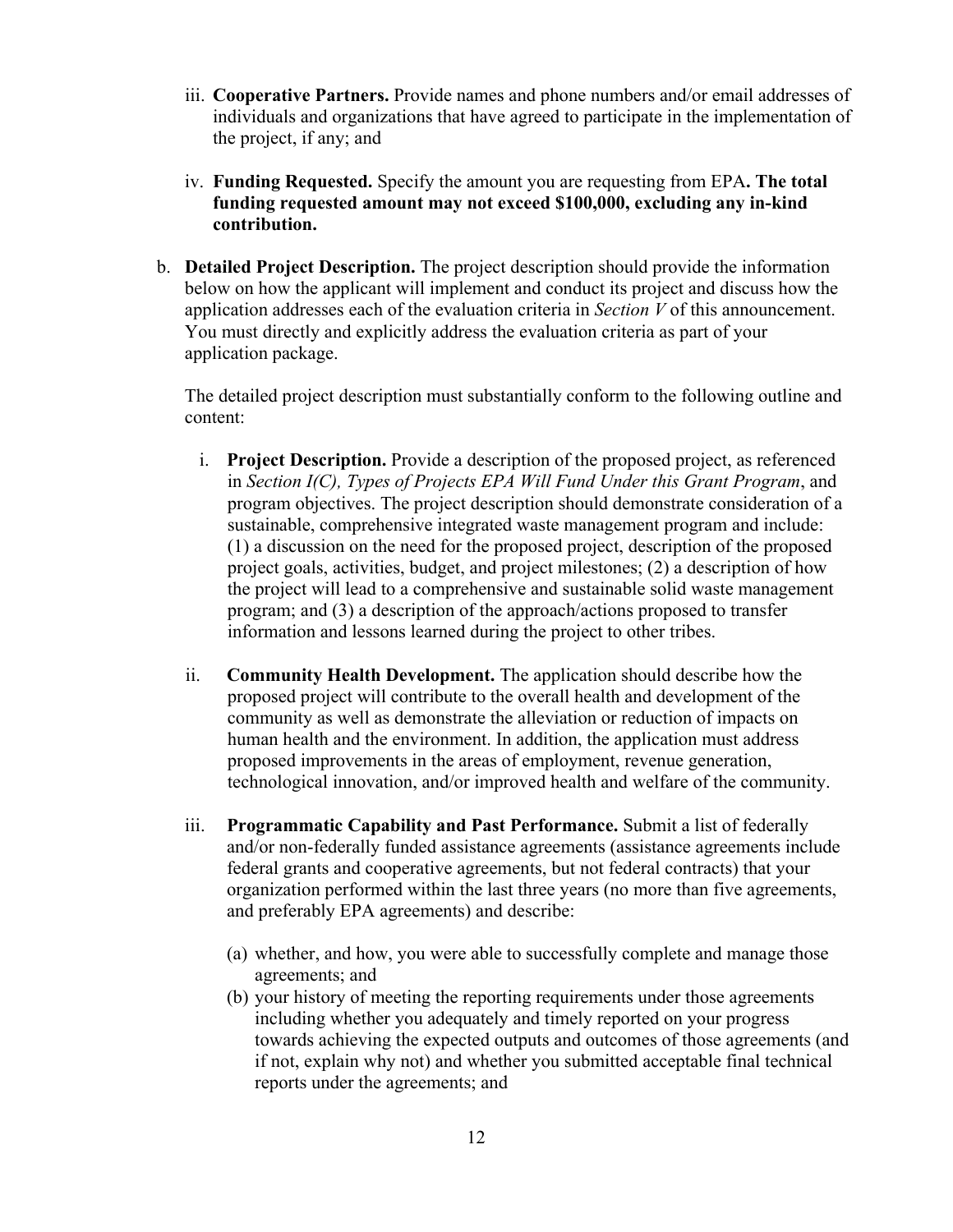(c) whether journal publications or author manuscripts associated with the journal publications, and the associated underlying scientific research data and metadata, resulting from those agreements were made publicly accessible (and if not, explain why not; or explain why this requirement does not apply) to the extent permissible under applicable laws and regulations.

In evaluating applicants under these factors in Section V, EPA will consider the information provided by the applicant and may also consider relevant information from other sources, including information from EPA files and from current/prior grantors (e.g., to verify and/or supplement the information provided by the applicant). If you do not have any relevant or available past performance or past reporting information, please indicate this in the application and you will receive a neutral score for these factors (a neutral score is half of the total points available in a subset of possible points). If you do not provide any response for these items, you may receive a score of 0 for these factors.

In addition, provide information on your organizational experience and plan for timely and successfully achieving the objectives of the proposed project, and your staff expertise/qualifications, staff knowledge, and resources or the ability to obtain them, to successfully achieve the goals of the proposed project.

#### iv. **Performance Measurement: Anticipated Outcomes and Outputs.**

**Anticipated Outcomes:** Specify the expected environmental outcomes as described in *Section I(E), Measuring Environmental Results: Anticipated Outcomes/Outputs* of this announcement. Discuss how you propose to track and measure your progress in achieving the project outcomes and results. *(Refer to Section V(A), Evaluation Criteria, Performance Measurement.)*

**Anticipated Outputs.** Identify the expected project outputs, such as those described in *Section I(E), Measuring Environmental Results: Anticipated Outcomes/Outputs* of this announcement and how you will track and measure your expected project outputs. Outputs, quantitative or qualitative, must be measurable during the project performance period.

v. **Cooperative Partners.** Identify all proposed partners and stakeholder groups that will be involved in the project. Applicants will be evaluated based on the extent to which they demonstrate that they will work in partnership with appropriate partners to effectively and efficiently implement the proposed project and whether their project is coordinated with and/or complements other projects or activities being performed by the applicant or others that will result in a greater positive environmental impact from the applicant's project. Please note that procurement of commercial services (e.g., consultants, audio visual equipment, meeting space) is subject to the competitive procurement provisions of 2 CFR Part 200. Naming a commercial vendor as a "partner" does not relieve the applicant of responsibility for complying with competitive procurement requirements, including cost or price analysis, or justify sole source procurement. Applicants that do not plan on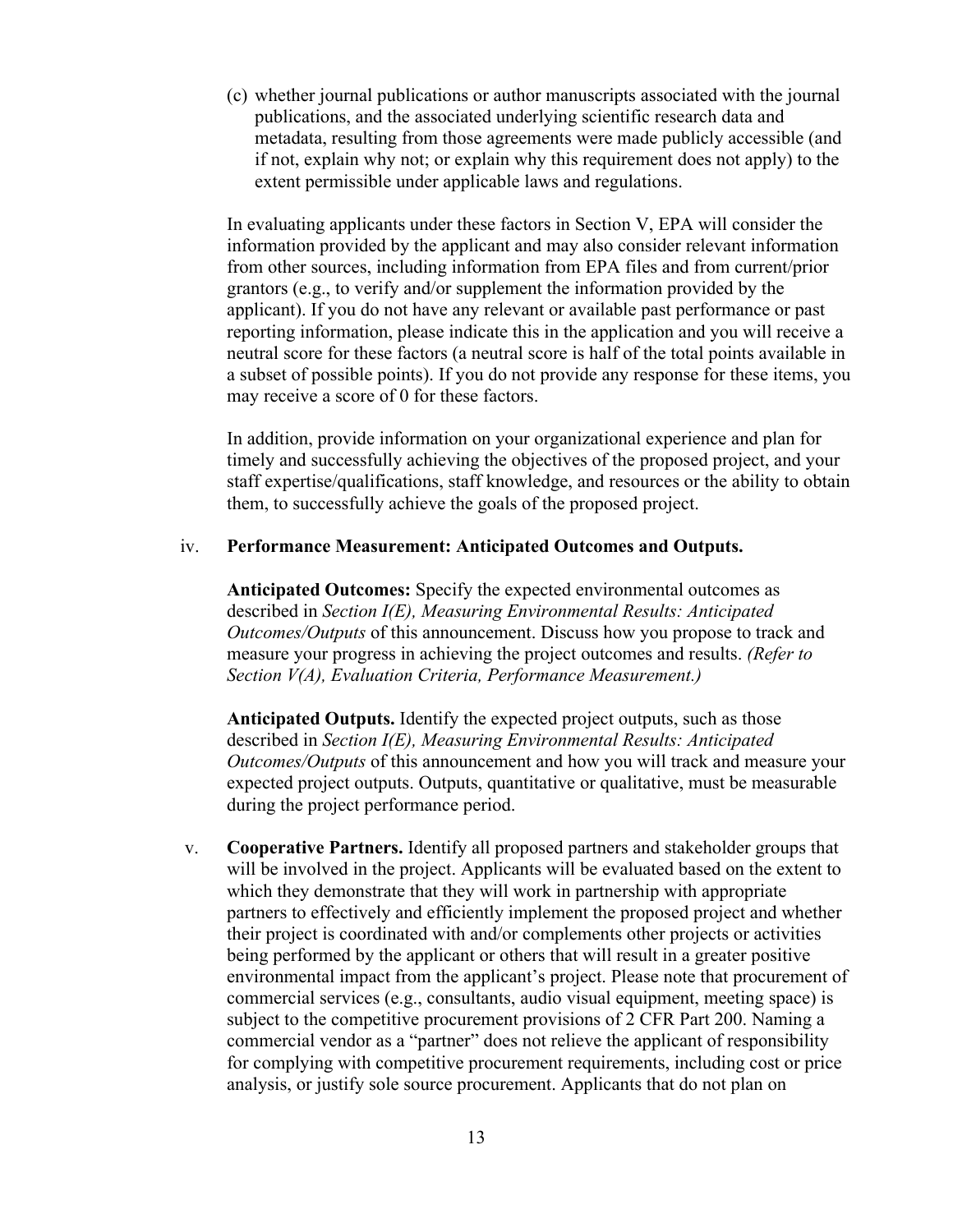working with partners in project performance will be evaluated based on the extent to which they demonstrate how they will be able to effectively perform and complete the project without working with partners.

vi. **Technical Assistance/Transferability.** Describe a proactive, viable and innovative approach for providing technical assistance to other tribes, including how other tribal communities will benefit from the project. In describing the approach, specifically include the following: a methodology for transferring information and lessons learned during the project to other tribes, and a detailed plan that clearly describes activities that will educate and assist other tribal communities in their efforts to develop and implement sustainable solid waste management programs.

The following are examples of proactive approaches tribes can use to provide technical assistance and transferability through their projects:

- Implementing peer matches as a component of the proposed project. Peer matches are voluntary, structured opportunities for tribes, tribal consortia and Alaska Native Villages who are working on similar issues to exchange experiences and practical knowledge through a mentoring program.
- Establishing strategic partnerships to address solid waste. Examples include:
	- Partnering with local governments, schools, or other tribes to develop consistent messaging for awareness campaigns or education programs.
	- Sharing information about successful partnerships using a variety of outreach tools, including presentations at national conferences, and/or regional workshops.
- Presenting on the EPA hosted RCRA Tribal Waste Management Program Webinar Series and/or partnering with EPA and other tribes to host webinars and trainings including sustainable materials management principles and practices including prevention and source reduction.
- Providing Impact Stories that share best practices learned and implemented during the project via factsheet, brochure, or video documentation.
- Developing outreach materials and other products that tribes share via social media, meetings, or conferences. Examples include:
	- Developing a waste characterization template that other tribes can use as a model for developing their own waste characterization plan.
	- Creating a "How-To" video of the process, from start to finish.
- vii. **Expenditure of Awarded Grant Funds.** Describe your organization's procedures, and controls for ensuring that awarded grant funds will be expended in a timely and efficient manner.
- 2. **Attachments.** The following documents should be included as attachments to the work plan, as applicable. These documents will not count as part of the 15-page limit and do not have an individual page limitation. Attachments beyond the required attachments below will not be considered. Please provide a list of all attachments to the application.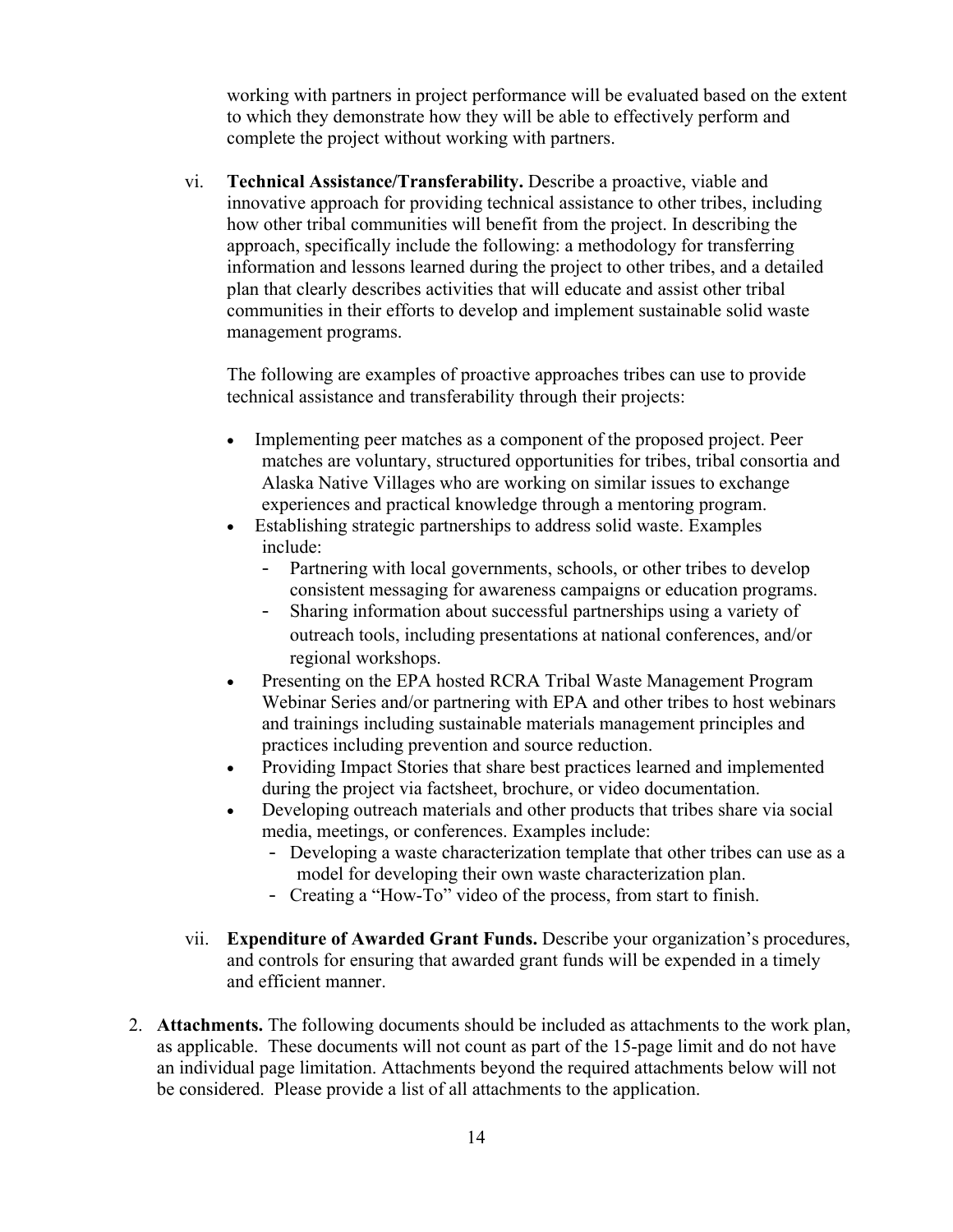- a. **Letters of Support, as applicable.** The applicant should provide names and phone numbers of persons to contact at partnership organizations along with a description of what involvement (e.g., assistance and role) the organization has or will have with your organization/project. Applicants may include letters confirming support and participation in carrying out the proposed project. Letters of support may not be from EPA staff.
- b. **Budget Narrative.** Provide a detailed itemized budget proposal that clearly explains how funds will be used for each of the following categories and how it relates to the project objective.

 Indicate what portion of the cost EPA will pay, and what portion the applicant or other partners will pay, if applicable:

- i. Personnel;
- ii. Fringe Benefits;
- iii. Contractual Costs;
- iv. Travel;
- v. Supplies;
- vi. Other Costs (be specific);
- vii. Administrative Costs (other than Indirect Costs);
- viii. Non-EPA Project Funding. Identify funding from other sources including inkind resources;
- ix. Total Direct Costs;
- x. Total Indirect Costs (For information regarding indirect costs, view the following link: [https://www.epa.gov/sites/default/files/2018-](https://www.epa.gov/sites/default/files/2018-08/documents/indirect-cost-policy-for-recipients-of-epa-assistance-agreements.pdf) [08/documents/indirect-cost-policy-for-recipients-of-epa-assistance](https://www.epa.gov/sites/default/files/2018-08/documents/indirect-cost-policy-for-recipients-of-epa-assistance-agreements.pdf)[agreements.pdf.](https://www.epa.gov/sites/default/files/2018-08/documents/indirect-cost-policy-for-recipients-of-epa-assistance-agreements.pdf)); and
- xi. Total Project Cost (Total Direct + Indirect Costs). Costs proposed in the budget must be linked directly to the narrative proposal.

**Management Fees:** When formulating budgets for applications, applicants must not include management fees or similar charges in excess of the direct costs and indirect costs at the rate approved by the applicant's cognizant audit agency, or at the rate provided for by the terms of the agreement negotiated with EPA. The term "management fees or similar charges" refers to expenses added to the direct costs in order to accumulate and reserve funds for ongoing business expenses, unforeseen liabilities, or for other similar costs that are not allowable under EPA assistance agreements. Management fees or similar charges may not be used to improve or expand the project funded under this agreement, except to the extent authorized as a direct cost of carrying out the scope of work.

 c. **Milestones.** Schedule indicating start times and completion dates of significant tasks under your program.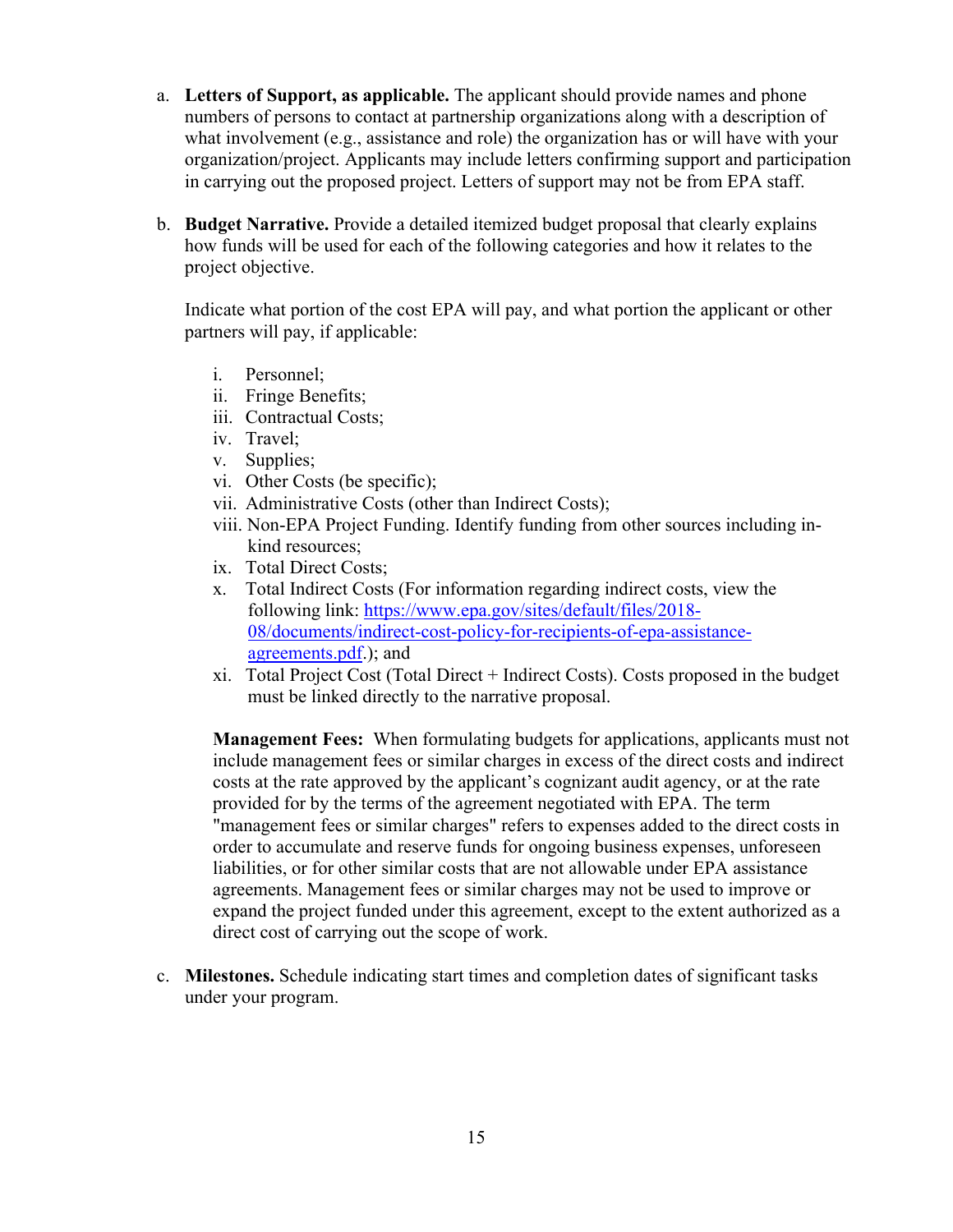# **SECTION V. APPLICATION REVIEW INFORMATION**

## **Note: Additional provisions that apply to this section can be found at [EPA Solicitation](https://www.epa.gov/grants/epa-solicitation-clauses)  [Clauses.](https://www.epa.gov/grants/epa-solicitation-clauses)**

All applications received by the closing date and time for the submission will first be reviewed to determine eligibility for funding based upon compliance with the Threshold Eligibility Criteria in *Section III(C)*. Only applications determined eligible will be evaluated for technical merit. Applications that do not meet the Threshold Eligibility Criteria will not be reviewed according to the evaluation criteria set forth below. **You must directly and explicitly address these criteria** as part of your application package. EPA will rate your application using a points system, with a total of 100 points possible.

## **A. Evaluation Criteria**

| <b>Criterion</b>                                                                                                                                                                                                                                                                                                                                                                                                                                                                                                                                                                                                                                                                                                                                                                                                                                 | <b>Maximum</b><br>Points per<br><b>Criterion</b> |
|--------------------------------------------------------------------------------------------------------------------------------------------------------------------------------------------------------------------------------------------------------------------------------------------------------------------------------------------------------------------------------------------------------------------------------------------------------------------------------------------------------------------------------------------------------------------------------------------------------------------------------------------------------------------------------------------------------------------------------------------------------------------------------------------------------------------------------------------------|--------------------------------------------------|
| <b>Project Description.</b> Under this criterion, EPA will evaluate the quality and extent<br>to which the application effectively describes a project that is listed in Section $I(C)$ ,<br>Types of Projects EPA Will Fund Under this Grant Program of this announcement.<br>The application will be evaluated based on the quality and extent to which it:<br>Clearly, concisely, and realistically presents a statement of the problem,<br>a.<br>description of the proposed project goals, activities, budget, and project<br>milestones. (10 pts.)<br>b. Describes how the project will significantly contribute to a comprehensive<br>and sustainable solid waste management program. (10 pts.)<br>c. Describes the approach/actions proposed to transfer information and lessons<br>learned during the project to other tribes. (5 pts.) | 25                                               |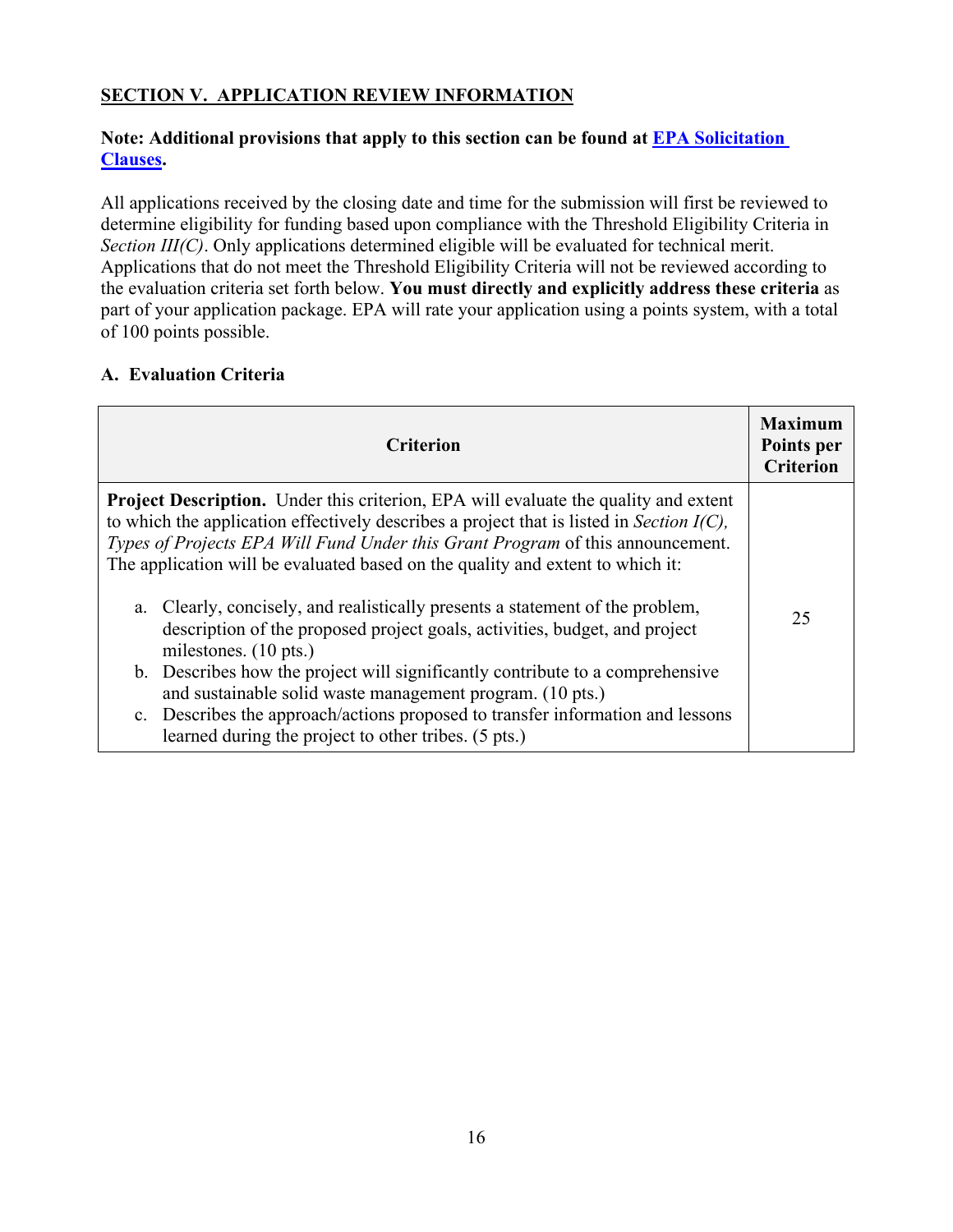| <b>Criterion</b>                                                                                                                                                                                                                                                                                                                                                                                                                                                                                                              | <b>Maximum</b><br>Points per<br><b>Criterion</b> |
|-------------------------------------------------------------------------------------------------------------------------------------------------------------------------------------------------------------------------------------------------------------------------------------------------------------------------------------------------------------------------------------------------------------------------------------------------------------------------------------------------------------------------------|--------------------------------------------------|
| <b>Community Health Development.</b> Under this criterion, EPA will evaluate the<br>extent to which:<br>The proposed project activities will contribute to overall health and<br>a.<br>development of the community as well as demonstrate alleviation or<br>reduction of impacts on human health and the environment. (5 pts.)<br>The proposed project will lead to improved employment, revenue<br>$\mathbf{b}$ .<br>generation, technological innovation, and/or improved health and welfare of<br>the community. (5 pts.) | 10                                               |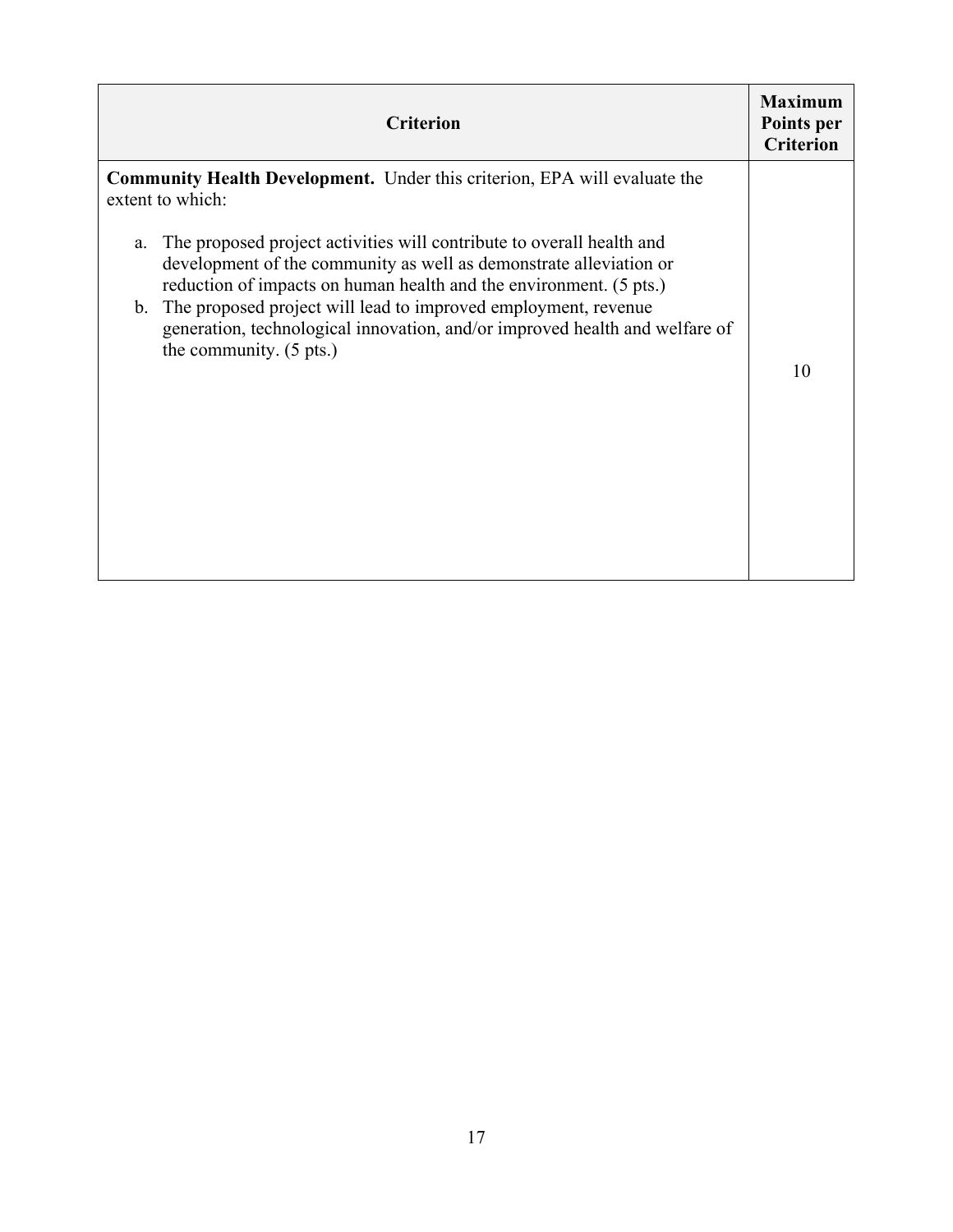| <b>Criterion</b>                                                                                                                                                                                                                                                                                                                                                                                                                                                                                                                                                                                                                                                                                                                                                                                                                                                                                                                                                                                                                                                                                                                                   |                  |  |  |  |
|----------------------------------------------------------------------------------------------------------------------------------------------------------------------------------------------------------------------------------------------------------------------------------------------------------------------------------------------------------------------------------------------------------------------------------------------------------------------------------------------------------------------------------------------------------------------------------------------------------------------------------------------------------------------------------------------------------------------------------------------------------------------------------------------------------------------------------------------------------------------------------------------------------------------------------------------------------------------------------------------------------------------------------------------------------------------------------------------------------------------------------------------------|------------------|--|--|--|
| Programmatic Capability and Environmental Results Past Performance. Under<br>this criterion, the applicant will be evaluated based on your ability to successfully<br>complete and manage the proposed project considering your:<br>Past performance in successfully completing and managing assistance<br>a.<br>agreements identified in response to Section $IV(D)$ of the solicitation.<br>$(10 \text{ pts.})$<br>b. Organizational experience and plan for timely and successfully achieving<br>the objectives of the proposed project. (2.5 pts.)<br>Staff expertise and qualifications, staff knowledge, and resources or the<br>$\mathbf{c}$ .<br>ability to obtain them, to successfully achieve the goals of the proposed<br>project. $(2.5 \text{ pts.})$<br>d. History of meeting the reporting requirements under the assistance<br>agreements identified in response to Section $IV(D)$ of the solicitation<br>including whether you submitted acceptable final technical reports under<br>those agreements and the extent to which you adequately and timely<br>reported on your progress towards achieving the expected outputs and | <b>Criterion</b> |  |  |  |
| outcomes under those agreements, and if such progress was not being made<br>whether you adequately reported and why not. (5 pts.)<br>NOTE:                                                                                                                                                                                                                                                                                                                                                                                                                                                                                                                                                                                                                                                                                                                                                                                                                                                                                                                                                                                                         | 20               |  |  |  |
| In evaluating your application under items "a" and "d" of this criterion, EPA will<br>consider the information provided by you and may also consider relevant<br>information from other sources including EPA files and prior/current grantors (e.g.,<br>to verify and/or supplement the information supplied by the applicant). If you do not<br>have any relevant or available past performance or past reporting information,<br>please indicate this in the Application and you will receive a neutral score for these<br>subfactors (items a and d above-a neutral score is half of the total points available<br>in a subset of possible points). If you do not provide any response for these items,<br>you may receive a score of $0$ for these factors.                                                                                                                                                                                                                                                                                                                                                                                   |                  |  |  |  |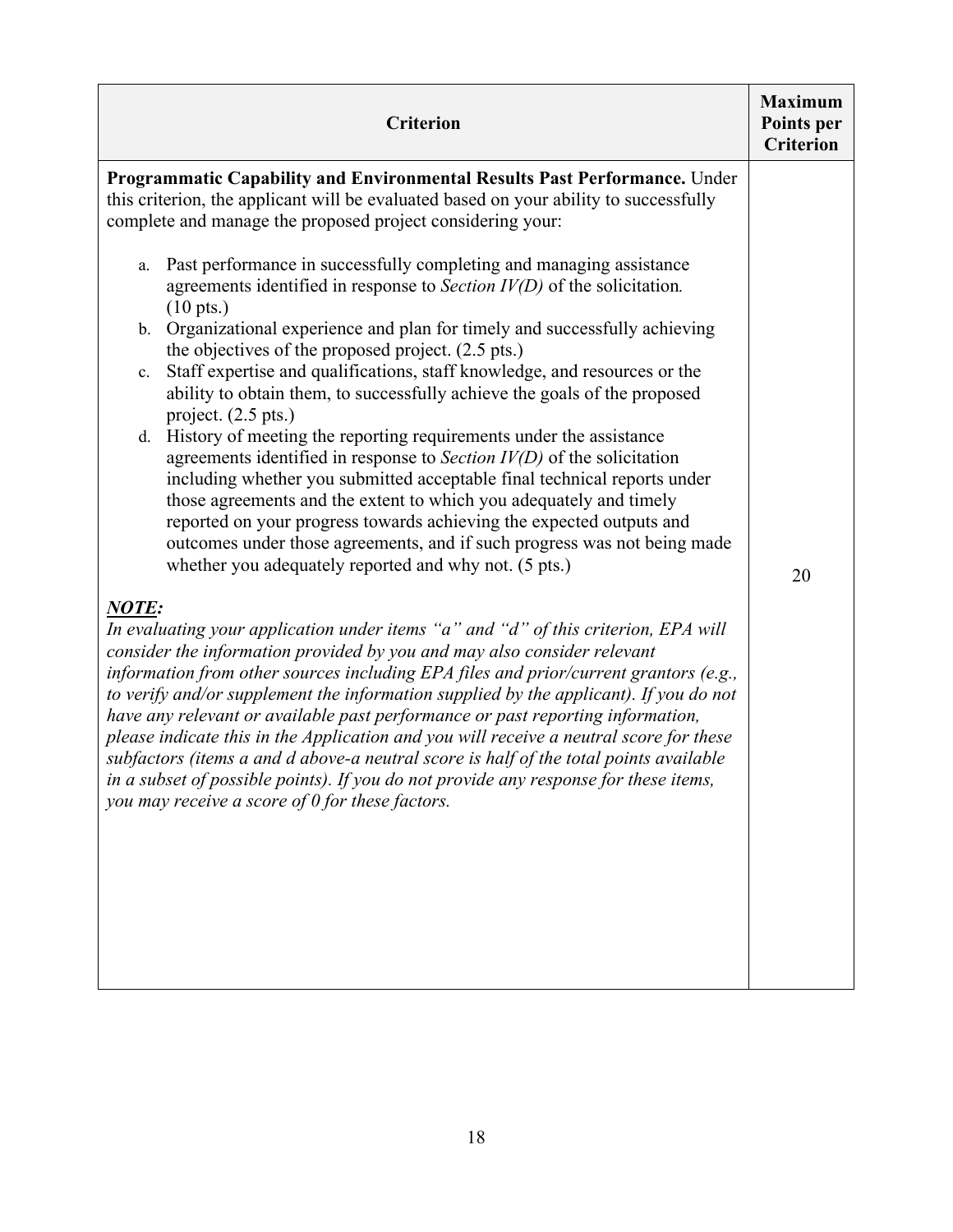| <b>Criterion</b>                                                                                                                                                                                                                                                                                                                                                                                                                                                                                                                                                                                                                                                                                                                                                                                                                                                                                                                                                                                                                                                                                                                                                                                                                                                                                                                                                                                                                                                                                                                                                                                                                                                                                                                                                                                                           |    |  |  |
|----------------------------------------------------------------------------------------------------------------------------------------------------------------------------------------------------------------------------------------------------------------------------------------------------------------------------------------------------------------------------------------------------------------------------------------------------------------------------------------------------------------------------------------------------------------------------------------------------------------------------------------------------------------------------------------------------------------------------------------------------------------------------------------------------------------------------------------------------------------------------------------------------------------------------------------------------------------------------------------------------------------------------------------------------------------------------------------------------------------------------------------------------------------------------------------------------------------------------------------------------------------------------------------------------------------------------------------------------------------------------------------------------------------------------------------------------------------------------------------------------------------------------------------------------------------------------------------------------------------------------------------------------------------------------------------------------------------------------------------------------------------------------------------------------------------------------|----|--|--|
| Performance Measurement: Anticipated Outcomes and Outputs. Under this<br>criterion, EPA will evaluate the extent to which the "Narrative Proposal"<br>realistically describes how the project will lead to measurable environmental results<br>(i.e., amount of pollution prevented; waste reduced, reused, recycled; or resources<br>conserved). The applications will be evaluated on the quality and extent to which<br>they:<br>Clearly specify anticipated environmental outcomes and outputs as described<br>a.<br>in Section I(E), Measuring Environmental Results: Anticipated<br>Outcomes/Outputs. (10 pts.)<br>b. Clearly describe the measures of success for the project. Measure of success<br>should be either measures of environmental improvement or should be<br>directly linked to such measures. EPA will look for quantitative and<br>qualitative measurability. (5 pts.)<br>c. Describe how progress towards achieving project outcomes and outputs will<br>be evaluated and measured. Include a description of any planned reports or<br>other deliverables that measure and track the project success, and document<br>achievement of expected outputs identified in Section $I(E)$ , Measuring<br>Environmental Results: Anticipated Outcomes/Outputs). (5 pts.)                                                                                                                                                                                                                                                                                                                                                                                                                                                                                                                                  | 20 |  |  |
| <b>Budget/Resources.</b> This criterion refers to the proposed budget, in-kind goods and<br>services, and other resources that the applicant outlines to carry out the proposed<br>project. The application will be evaluated based on the extent that:<br>The budget is clearly stated, detailed, and appropriate to achieve the<br>a.<br>project's objectives. How will your proposed budget effectively sustain your<br>proposed project? How will you plan on managing this budget? This should<br>include cost estimates for each of the proposed project activities to be<br>conducted using EPA funds. (2.5 pts.)<br>b. Applicants will be evaluated based on the extent to which they demonstrate<br>that they will work in partnership with appropriate partners to effectively and<br>efficiently implement the proposed project and whether their project is<br>coordinated with and/or complements other projects or activities being<br>performed by the applicant or others that will result in a greater positive<br>environmental impact from the applicant's project. This includes evaluating<br>the applicant's plans for obtaining collaboration and support from the public<br>and private sectors in performing the project in order to expand its impact,<br>the scope of the partnership (including the diversity/variety and number of<br>partners), the type of collaboration proposed, the likelihood that it will<br>materialize during project performance, and what role it will play in the<br>overall project. Applicants that do not plan on collaborating with other<br>groups in project performance will be evaluated based on the extent to which<br>they demonstrate how they will be able to effectively perform and complete<br>the project without such collaboration. (2.5 pts.) | 5  |  |  |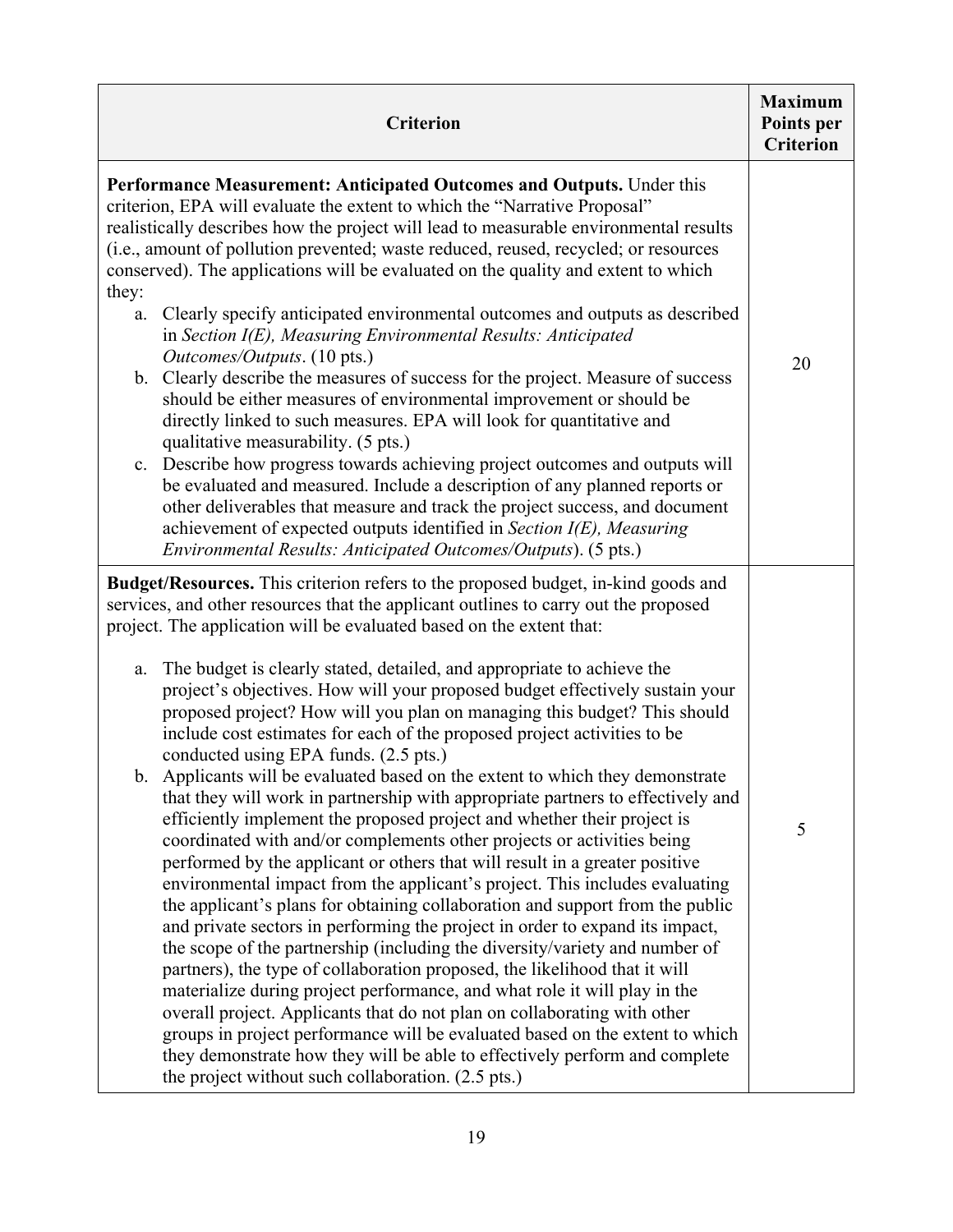| <b>Criterion</b>                                                                                                                                                                                                                                                                                                                                                                                                                                                                                                                                                                                                                                                                                                                                                                                                                                                  | <b>Maximum</b><br>Points per<br><b>Criterion</b> |
|-------------------------------------------------------------------------------------------------------------------------------------------------------------------------------------------------------------------------------------------------------------------------------------------------------------------------------------------------------------------------------------------------------------------------------------------------------------------------------------------------------------------------------------------------------------------------------------------------------------------------------------------------------------------------------------------------------------------------------------------------------------------------------------------------------------------------------------------------------------------|--------------------------------------------------|
| <b>Technical Assistance/Transferability.</b> Under this criterion, EPA will evaluate the<br>applications on the quality and extent to which they:<br>Describe a proactive, viable, and innovative approach (see Section $IV(D)$ for<br>a.<br>examples of proactive approaches) for providing technical assistance to<br>other tribes, including how other tribal communities will benefit from the<br>project. (5 pts.)<br>b. In describing the approach, specifically include the following in the<br>application:<br>i. a methodology for transferring information and lessons learned during<br>the project to other tribes (5 pts.), and<br>ii. a detailed plan that clearly describes activities that will educate and assist<br>other tribal communities in their efforts to develop and implement<br>sustainable solid waste management programs. (5 pts.) | 15                                               |
| <b>Expenditure of Awarded Grant Funds.</b> Under this criterion, applicants will be<br>evaluated based on their approach, procedures, and controls for ensuring that<br>awarded grant funds will be expended in a timely and efficient manner. (5 pts.)                                                                                                                                                                                                                                                                                                                                                                                                                                                                                                                                                                                                           |                                                  |

## **B. Other Factors**

Final funding decisions will be made by the EPA Headquarters Selection Official based on the rankings and preliminary recommendations of the EPA evaluation team. In making the final funding decisions, the EPA Headquarters Selection Official may also consider programmatic priorities and geographic diversity of funds.

## **C. Review and Selection Process**

All applications received by the closing date and time for submission will first be reviewed to determine eligibility for funding based upon compliance with *Section III(C)*. Only those applications which meet all the Threshold Eligibility Criteria will be evaluated using the evaluation criteria listed above by an EPA evaluation panel. Each eligible application will be evaluated by a review panel of EPA Headquarters and regional staff for technical merit, based on the evaluation factors detailed in *Section V(A)* of this announcement.

Upon completion of the technical merit evaluation, each application will be given a numerical score with a total of 100 points possible. The evaluated numerical scores will be rank ordered. In the event of a tied score, the review panel will recommend selecting the applicant with the highest cumulative score for the Technical Assistance/Transferability Criterion. Preliminary funding recommendations will be provided to the EPA Headquarters Selection Official based on this ranking. In making the final funding decisions, the Selection Official may also consider programmatic priorities and geographic diversity of funds. Once final decisions have been made, a funding recommendation will be developed and forwarded to the EPA Award Official.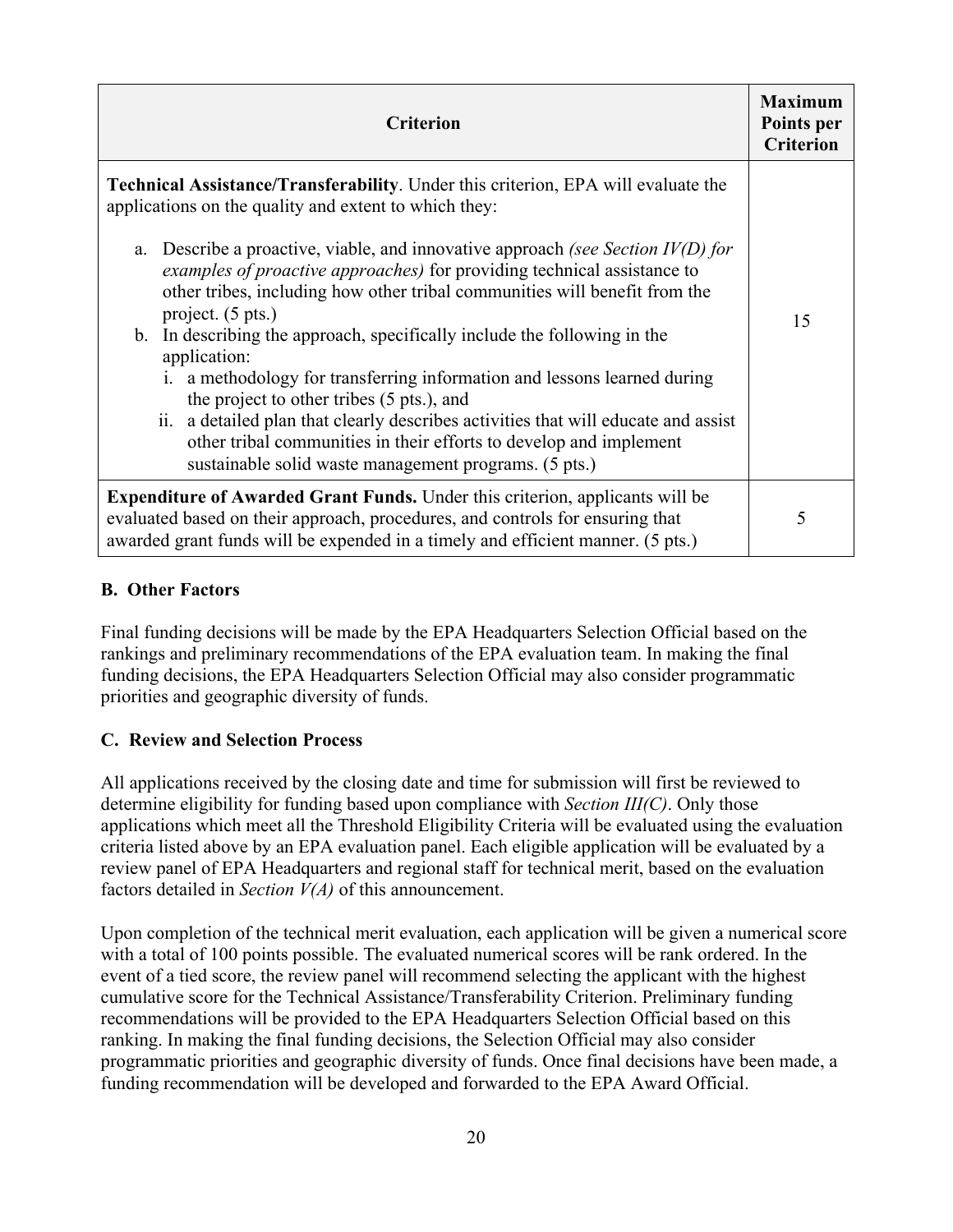# **SECTION VI. AWARD ADMINISTRATION INFORMATION**

#### **Note: Additional provisions that apply to this section can be found at [EPA Solicitation](https://www.epa.gov/grants/epa-solicitation-clauses)  [Clauses.](https://www.epa.gov/grants/epa-solicitation-clauses)**

#### **A. Award Notification**

EPA anticipates notification to successful applicants will be made via telephone or electronic or postal mail by August 31, 2022. The notification will be sent to the original signer of the application, or the project contact listed in the application. This notification, which informs the applicant that its application has been selected and is being recommended for award, is not an authorization to begin work. The official notification of an award will be made by Regional Grants Management Officers for regional awards. Applicants are cautioned that only a grants officer is authorized to bind the Government to the expenditure of funds; selection does not guarantee an award will be made. For example, statutory authorization, funding, or other issues discovered during the award process may affect the ability of EPA to make an award to an applicant.

The award notice, signed by an EPA grants officer, is the authorizing document and will be provided through electronic or postal mail. The successful applicant may need to prepare and submit additional documents and forms (e.g., work plan), which must be approved by EPA, before the grant can officially be awarded. The time between notification of selection and award of a grant can take up to 90 days or longer.

**Successful Applicants:** All successful applicants will be required to contact the appropriate Regional Office for further instructions. For your information, a list of regional contacts has been provided in Section VII(B).

**Unsuccessful Applicants**: EPA anticipates notification to unsuccessful applicant(s) will be made via telephone or electronic or postal mail by August 31, 2022. The notification will be sent to the original signer of the SF-424, Application for Federal Assistance.

## **B. Administrative and National Policy Requirements**

- 1. A listing and description of general EPA Regulations applicable to the award of assistance agreements may be viewed at: [Introduction to Regulations, Policies and Guidance for EPA](https://www.epa.gov/grants/introduction-regulations-policies-and-guidance-epa-grants)  [Grants.](https://www.epa.gov/grants/introduction-regulations-policies-and-guidance-epa-grants)
- 2. Approved cooperative agreements will include terms and conditions that will be binding on the grant recipient. Terms and conditions specify what grantees must do to ensure that grantrelated and program-related requirements are met. Terms and conditions may be viewed at: [Grant Terms and Conditions.](https://www.epa.gov/grants/grant-terms-and-conditions)
- 3. Grants and Cooperative Agreements with Tribal governments are subject to 2 CFR Part [200—Uniform Administrative Requirements, Cost Principles, and Audit Requirements for](http://www.ecfr.gov/cgi-bin/text-idx?SID=f4eb5532124bf9b5949ec8429b3d5944&node=pt2.1.200&rgn=div5)  [Federal Awards.](http://www.ecfr.gov/cgi-bin/text-idx?SID=f4eb5532124bf9b5949ec8429b3d5944&node=pt2.1.200&rgn=div5)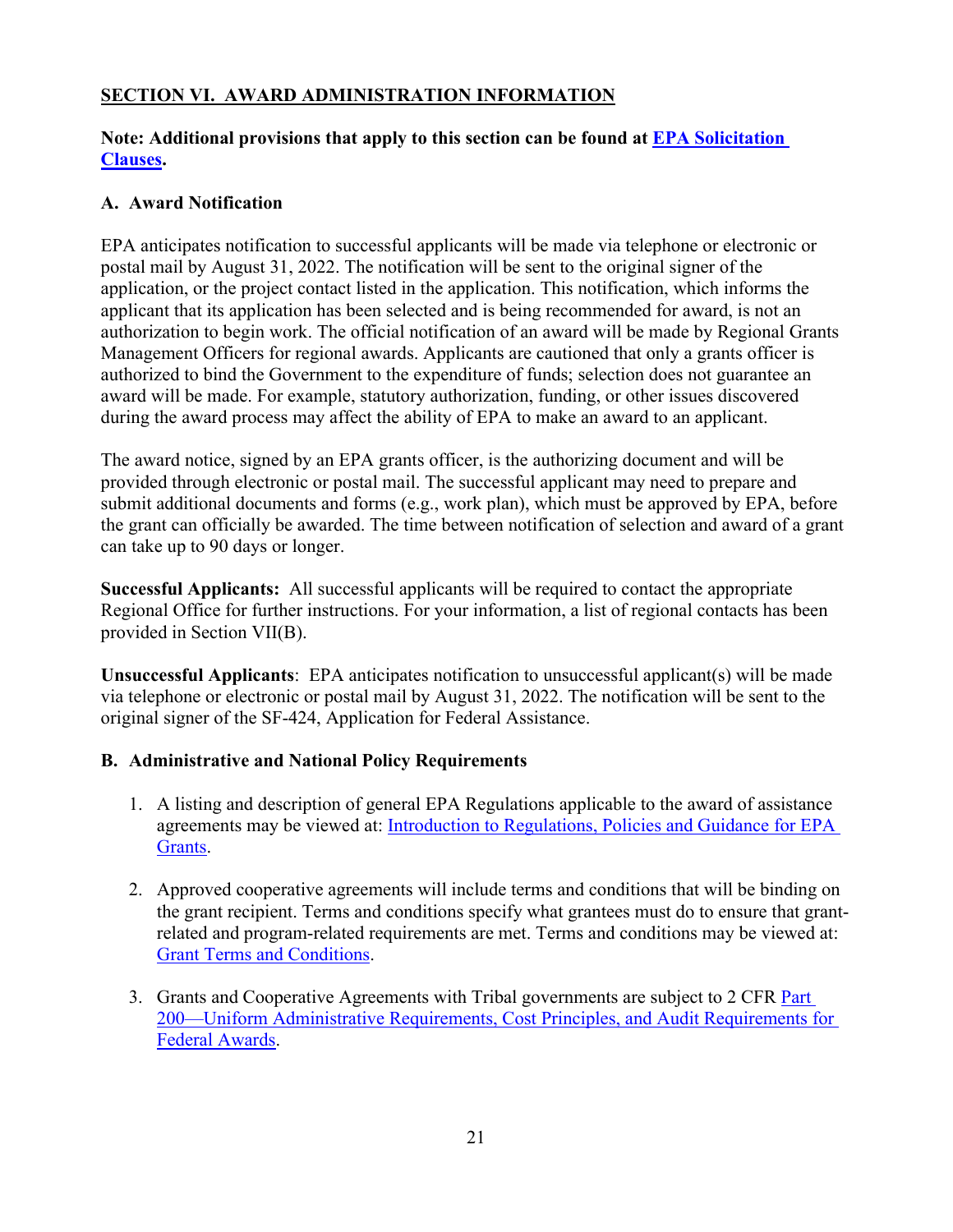- 4. An applicant that receives an award under this announcement is expected to manage assistance agreement funds efficiently and effectively and make sufficient progress towards completing the project activities described in the work plan in a timely manner. The assistance agreement will include terms and conditions implementing this requirement.
- 5. Reimbursement Limitation. If the recipient expends more than the amount of funding in its EPA approved budget in anticipation of receiving additional funds from EPA, it does so at its own risk. EPA is not legally obligated to reimburse the recipient for costs incurred in excess of the EPA approved budget.
- 6. Executive Order 12372, Intergovernmental Review of Federal Programs, may be applicable to awards resulting from this announcement. EPA implemented the Executive Order in 40 CFR Part 29. EPA may require applicants selected for funding to provide a copy of their application to their State Point of Contact (SPOC) for review as provided at 40 CFR 29.7 and 40 CFR 29.8. The SPOC list can be found on the webpage below:

## • [Office of Federal Financial Management Resources and Other Information](https://www.whitehouse.gov/omb/management/office-federal-financial-management/)

 EPA may require successful applicants from states that do not have a SPOC to provide a copy of their application for review to directly affected state, area-wide, regional, and local government entities as provided at 40 CFR 29.7 and 40 CFR 29.8. These reviews are not required before submitting an application. Only applicants that EPA selects for funding under this announcement are subject to the Intergovernmental Review requirement.

#### **C. Reporting Requirement**

Quarterly progress reports and a detailed final report will be required. The successful applicant will submit quarterly progress reports to the EPA Project Officer within thirty days after the end of each reporting period. These reports shall cover work status, work progress, difficulties encountered, preliminary data results, and planned activities for the next quarter. In addition, a discussion and summary of expenditures along with a comparison of the percentage of the project completed to the project schedule and an explanation of significant discrepancies shall be included in the report. The report shall also include any changes of key personnel involved with the project. EPA will establish a schedule of submission of quarterly reports after award.

At the close of the grant, the successful applicant will submit a final technical report to the EPA Project Officer within 90 calendar days of completion of the period of performance. The final technical report shall include a summary of the project or activity, advances or goals achieved, and costs of the project or activity. In addition, the final technical report should discuss the problems, successes, and lessons learned from the project or activity that could help overcome structural, organizational, or technical obstacles to implementing a similar project elsewhere.

## **D. Use of Funds**

All costs incurred under this program must be allowable under 2 CFR Part 200 Subpart E. In accordance with applicable law, regulation, and policy, any recipient of funding must agree to comply with restrictions on using assistance funds for unauthorized lobbying, fund-raising, or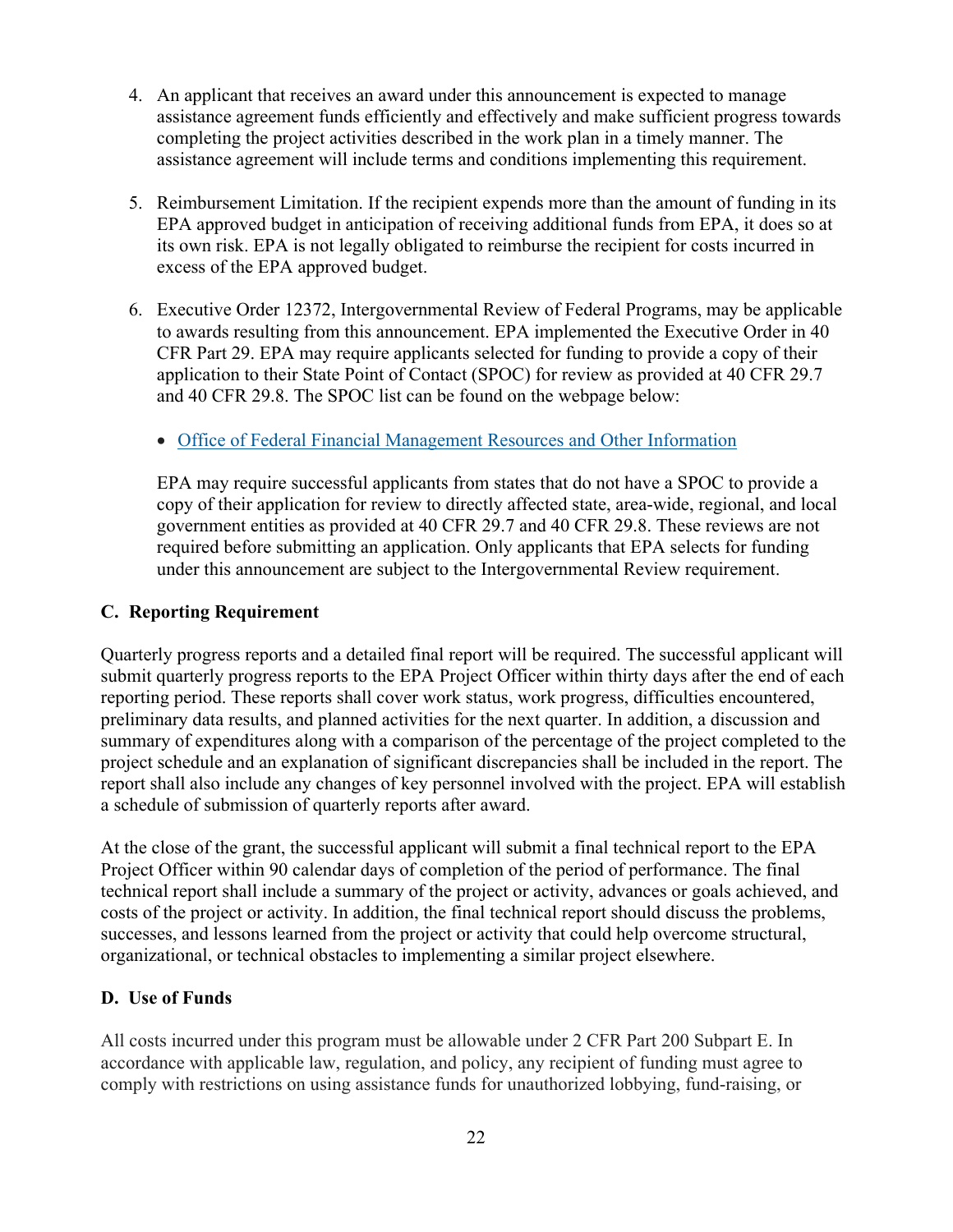political activities (i.e., lobbying members of Congress or lobbying for other federal grants, cooperative agreements, or contracts). See 2 CFR § 200.450. Funds generally cannot be used to pay for travel by federal agency staff. Proposed project activities must also comply with all state and federal regulations applicable to the project area. The applicant must also review the solicitation for any other programmatic funding restrictions applicable to this program. If awarded funding, the recipient must refer to the terms and conditions of its award for other funding restrictions applicable to its award. It is the responsibility of the recipient to ensure compliance with these requirements. In addition, please see 2 CFR §1500.9 for information on pre-award costs.

An applicant that receives an award under this announcement is expected to manage assistance agreement funds efficiently and effectively and make sufficient progress towards completing the project activities described in the work plan in a timely manner. The assistance agreement will include terms/conditions for implementing this requirement.

# **E. Disputes**

Assistance agreement competition-related disputes will be resolved in accordance with the dispute resolution procedures published in 70 FR (Federal Register) 3629, 3630 (January 26, 2005) which can be found at [Grant Competition Dispute Resolution Procedures.](https://www.epa.gov/grants/grant-competition-dispute-resolution-procedures) Copies of these procedures may also be requested by contacting the person listed in Section VII of the announcement. Note, the FR notice references regulations at 40 CFR Parts 30 and 31 that have been superseded by regulations in 2 CFR parts 200 and 1500. Notwithstanding the regulatory changes, the procedures for competitionrelated disputes remains unchanged from the procedures described at 70 FR 3629, 3630, as indicated in [2 CFR Part 1500, Subpart E.](https://www.ecfr.gov/cgi-bin/text-idx?SID=3a9d37ee65a29390f40e14c2786e60e6&mc=true&node=pt2.1.1500&rgn=div5#sp2.1.1500.e)

## **F. Peer Match Mentoring Opportunities for Recipient**

The Office of Resource Conservation and Recovery, in collaboration with EPA Regions and the American Indian Environmental Office, manage the National Tribal Waste Management Peer Matching Program, which provides support for tribes, Alaska Native Villages, and tribal consortia to assist one another in addressing waste management issues by providing technical assistance through a peer-to-peer mechanism. Peer matching can be an effective mechanism for tribes to promote best waste management practices, as well as to build sustainable waste management programs consistent with the requirements of the Resource Conservation and Recovery Act. Depending on the need, technical assistance can be provided virtually, in-person, or a combination of the two. EPA provides facilitation (e.g., periodic conference calls and/or meetings), technical assistance, or other support to match mentors with mentees and work towards accomplishing project goals for tribes interested in learning from peer mentors.

If technical assistance related to the grant recipient's project is requested, the grant recipient may be asked to serve as a mentor and EPA will facilitate the mentee peer match and fund associated travel, lodging, and other direct costs to support the virtual or in-person trainings with mentees.

For more information on the National Tribal Waste Management [Peer Matching Program, please](https://www.epa.gov/tribal-lands/forms/national-tribal-waste-management-peer-matching-program) visit: [https://www.epa.gov/tribal-lands/forms/national-tribal-waste-management-peer-matching-](https://www.epa.gov/tribal-lands/forms/national-tribal-waste-management-peer-matching-program)<br>[program.](https://www.epa.gov/tribal-lands/forms/national-tribal-waste-management-peer-matching-program)